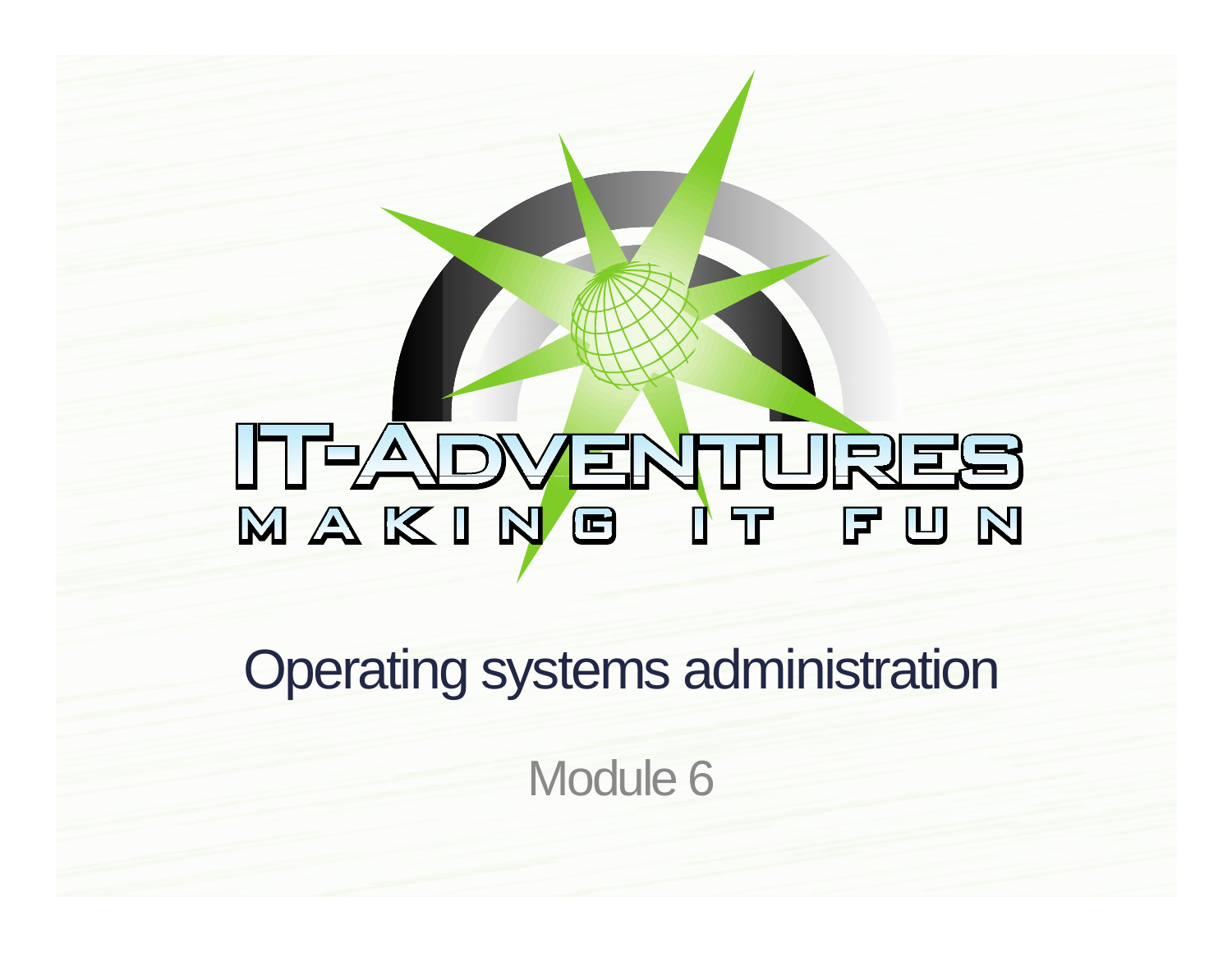User versus Administrator

- User person who utilizes services provided
	- Desires service availability, speedy results, peace of mind and ease of use
- Administrator person responsible for ensuring services are provided
	- Strives to ensure technology meets the expectations of its users
	- Relies on other administrators to be successful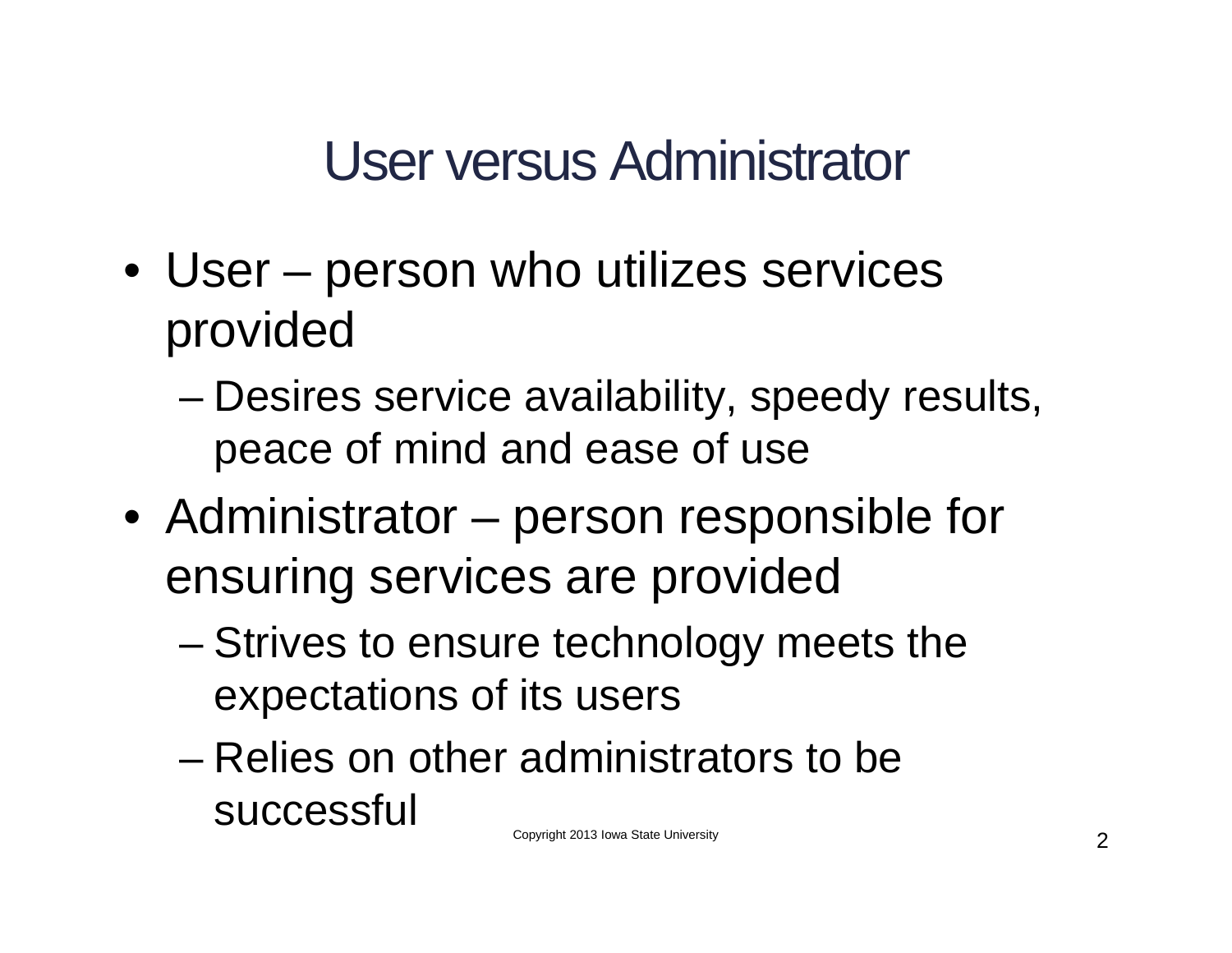#### Administrator Objectives

- Top 5
	- Functionality
	- Performance
	- Availability
	- Security
	- Compliance

Common division of administrator duties

Application

Operating System

**Hardware** 

**Network**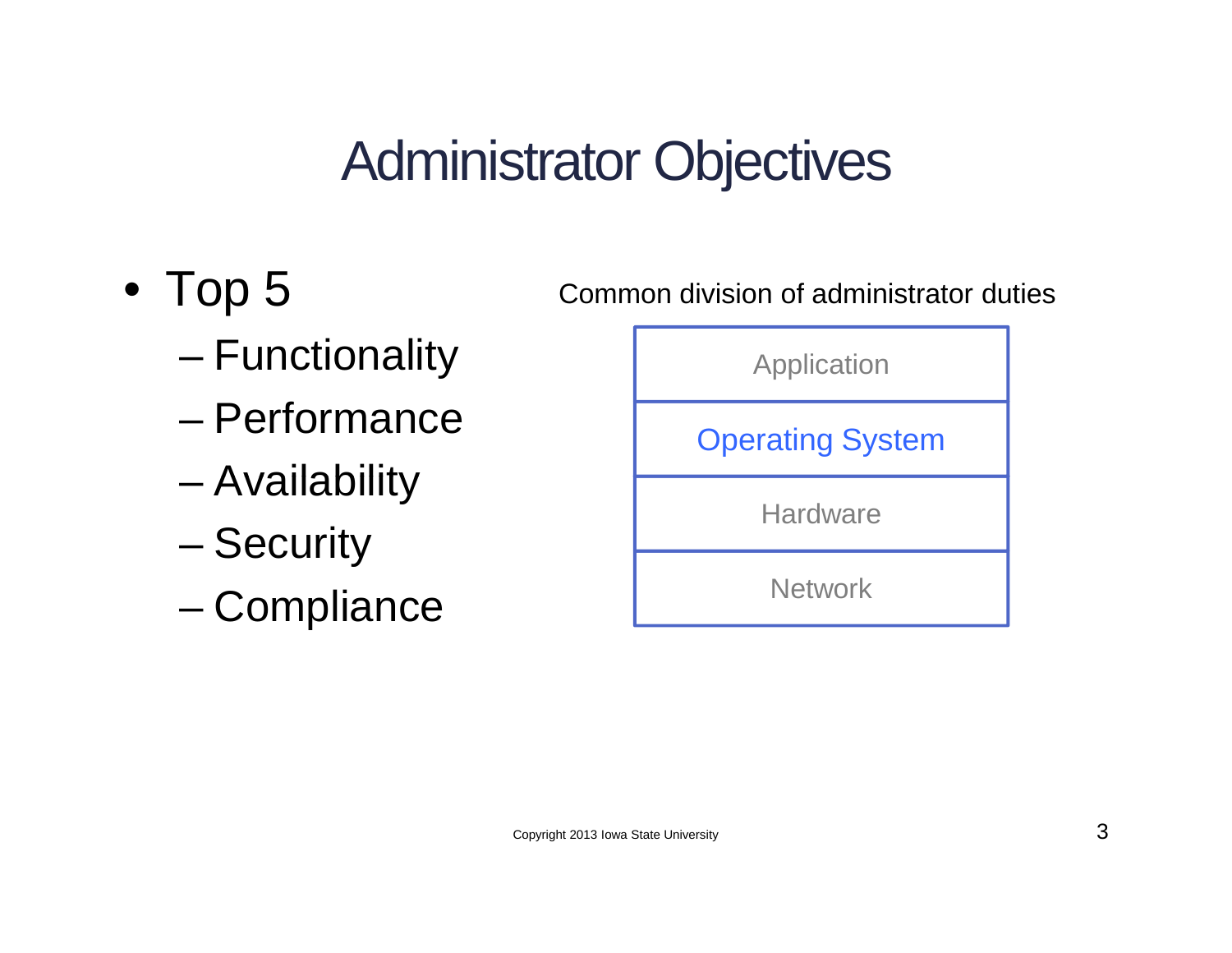OS Administrator Responsibilities

- Installation
- Configuration
- Maintenance
- Migration Hardware and/or OS
- Server Termination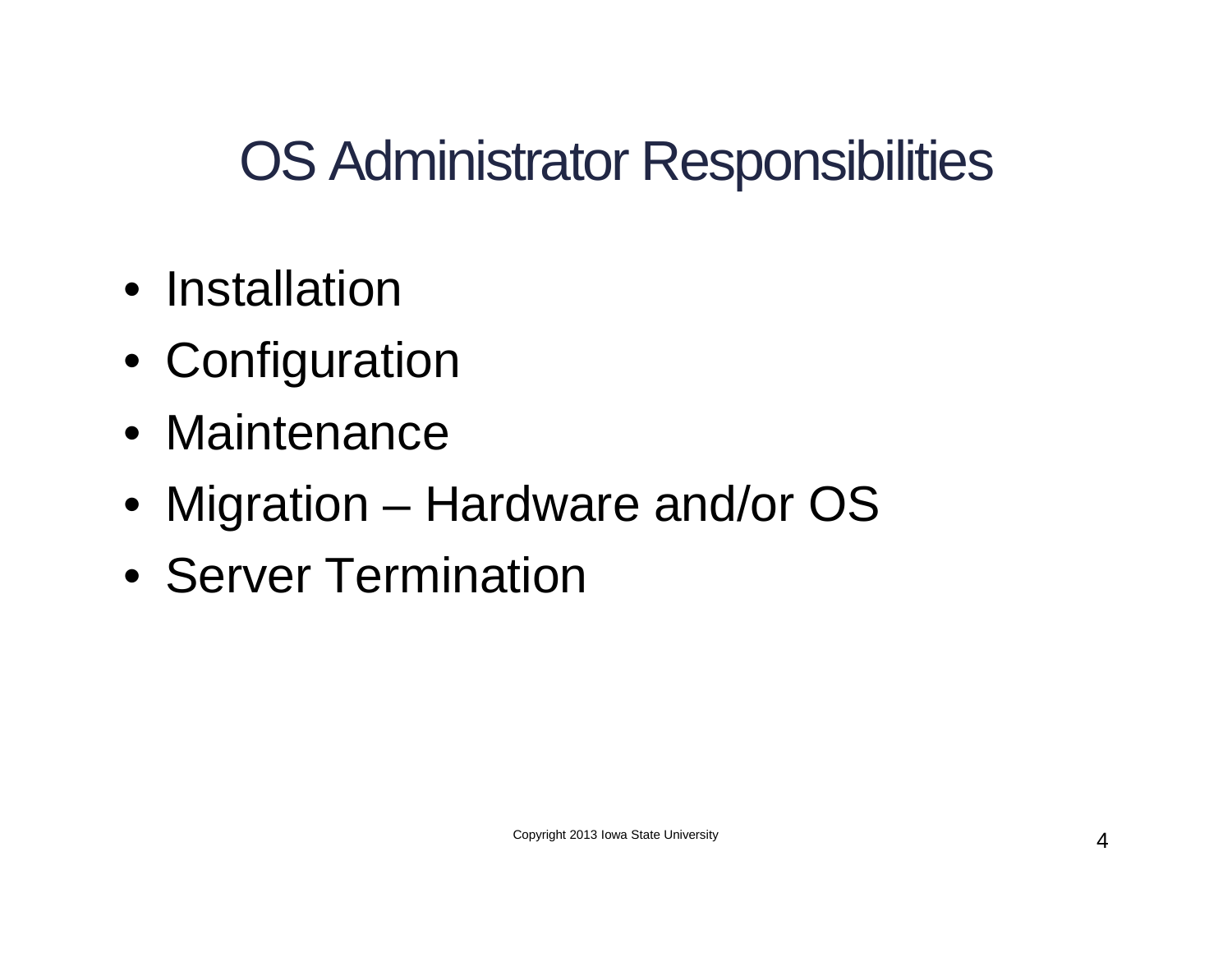#### OS Installation Process

- Load the OS onto a hardware platform
- Ensure the OS is able to use the various components of the platform
- Provide initial bare essential configuration information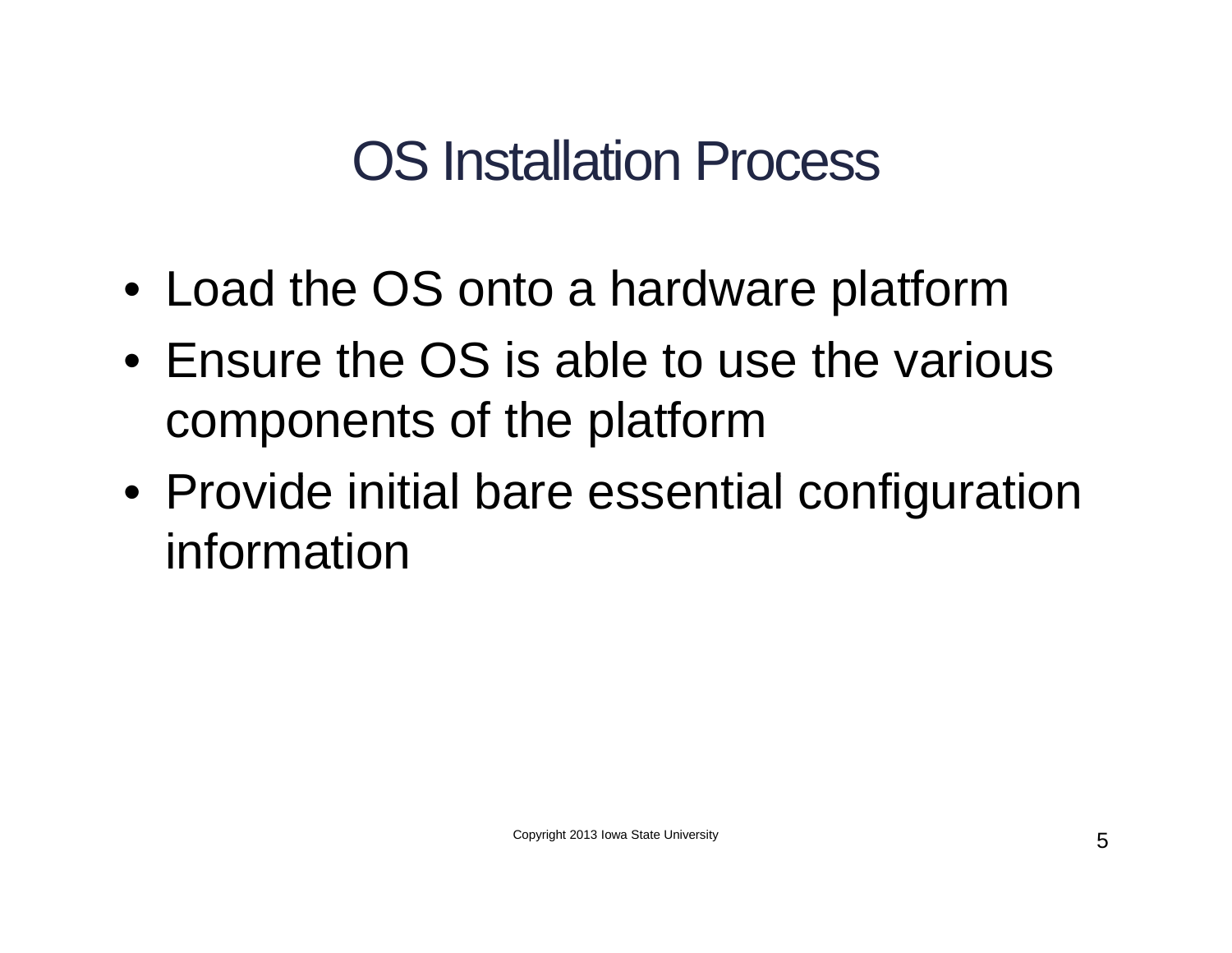## OS Configuration Duties

- OS bundled services
	- Examples: Web server, DNS, Networking
	- Installation may be necessary
- Monitoring capabilities
- Fault tolerance
- Authentication
- Authorization
- File system structures
- Task automation & scheduling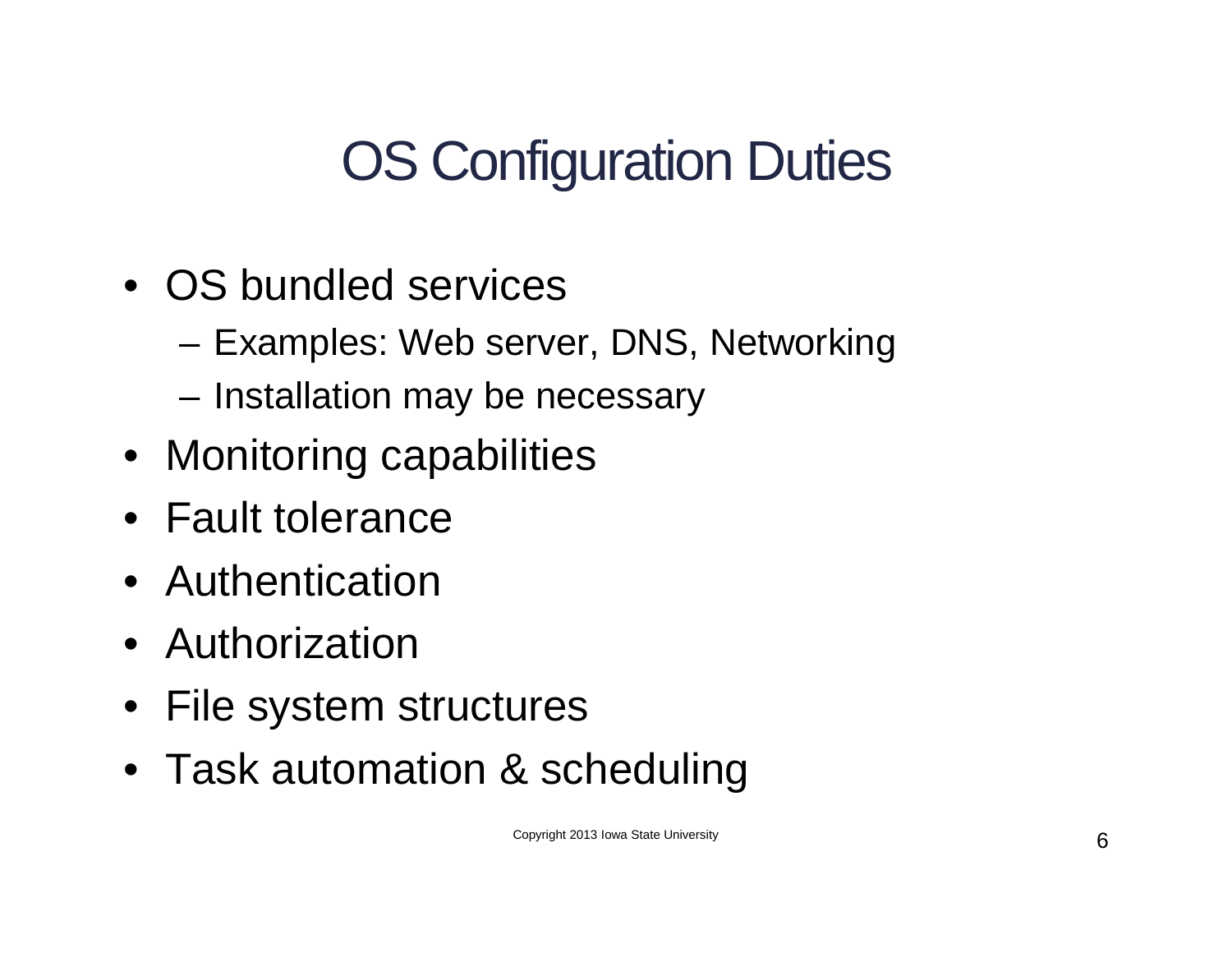## OS Operations/Maintenance

- Functional and Security patches
	- Identify, test and install
- Troubleshooting
- Monitoring
- Operating System upgrades
	- Learn, test, plan, do
- Ensure functional task automation & scheduling
- Responding to requests and concerns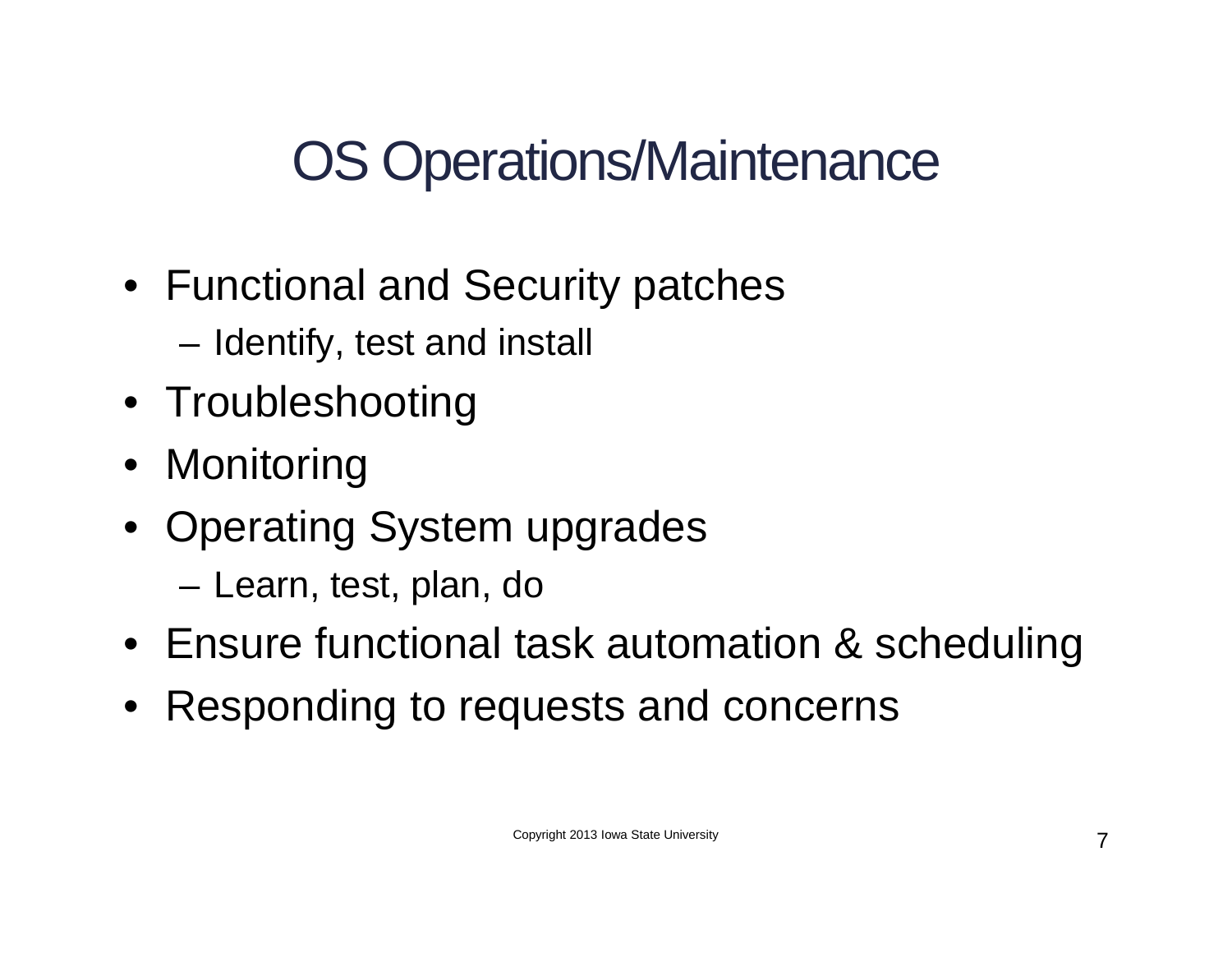## Hardware Migration

- Current system is being replaced by:
	- New hardware
	- Virtualization
- Ensure that current functionality is present on new hardware
- Ensure cutover to new hardware has few or no issues
	- This may require large data transfers before switch is completed

Copyright 2013 Iowa State University 8 and 2013 Iowa State State Burn and 2013 Iowa State Burn and 2013 Iowa St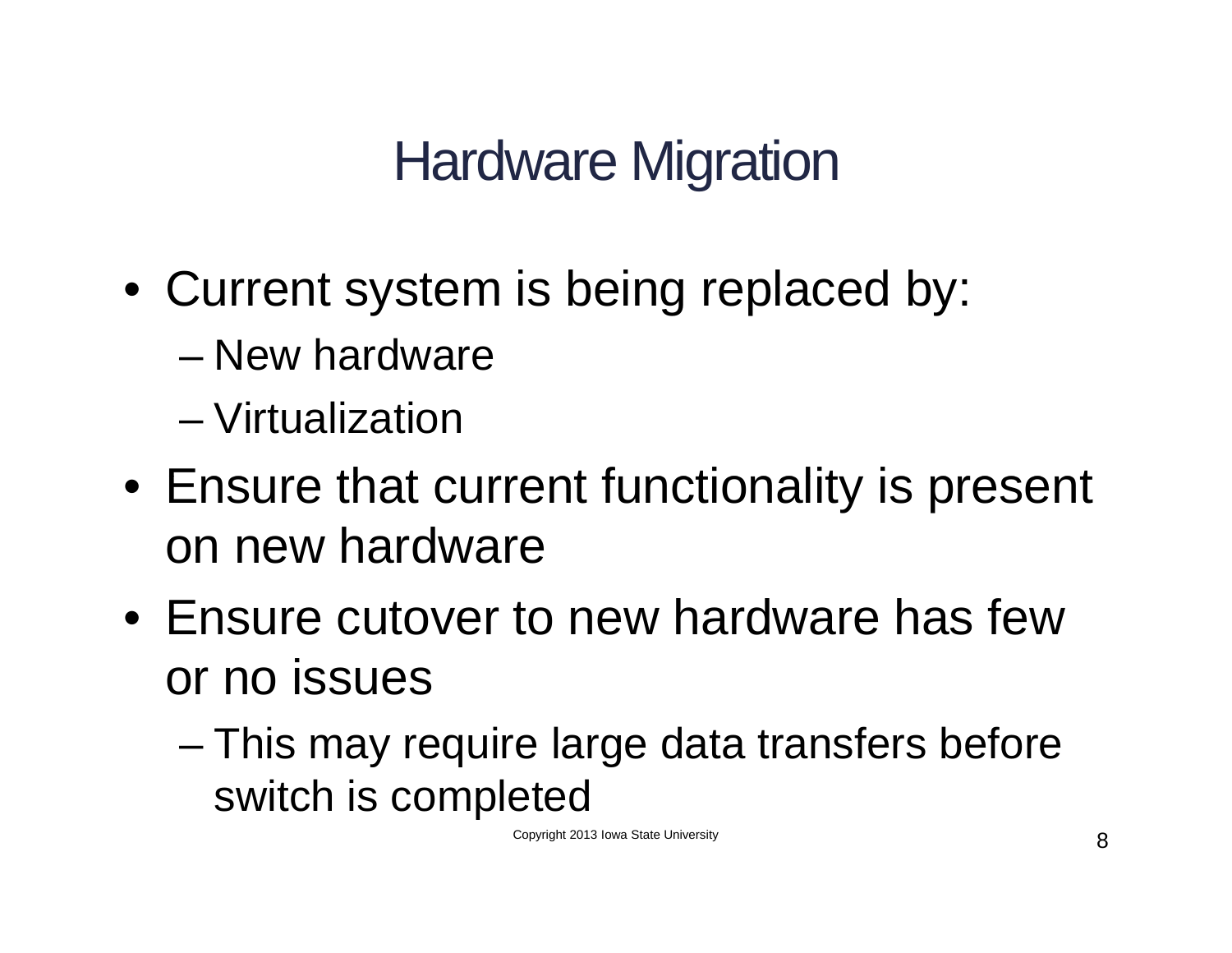# OS Migration

- Major changes in IT strategy cause moving services to new OS family
	- Typically not automated
	- Services software as well as OS may be changing
- Support may be needed to collect and prepare data for new platform
- Automation may need to be translated to be compatible with new platform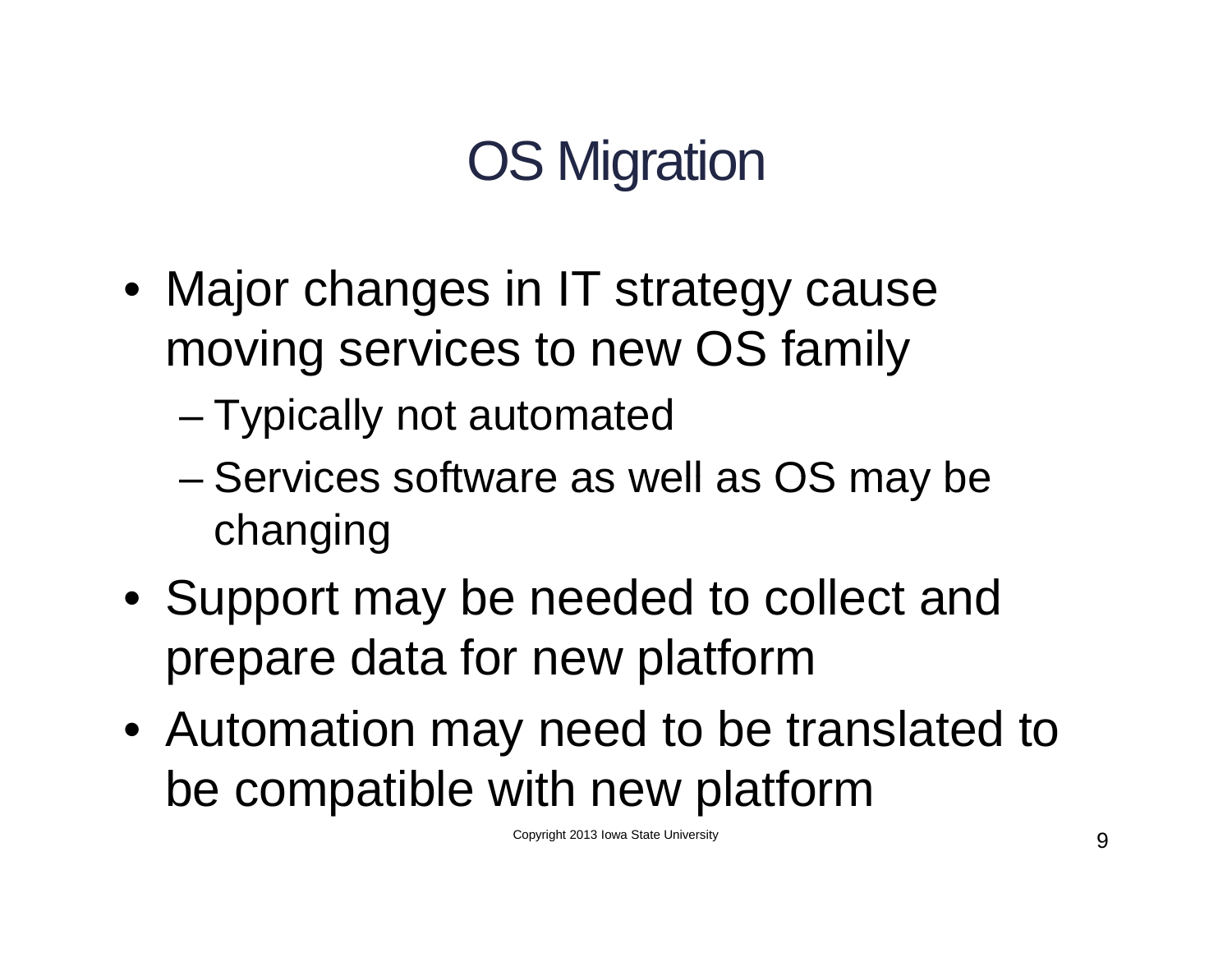## Purpose Migration

- Transfer applications and services to other systems
	- Only data preservation and transformation may be needed
- Accommodate needs of new service(s) and application(s)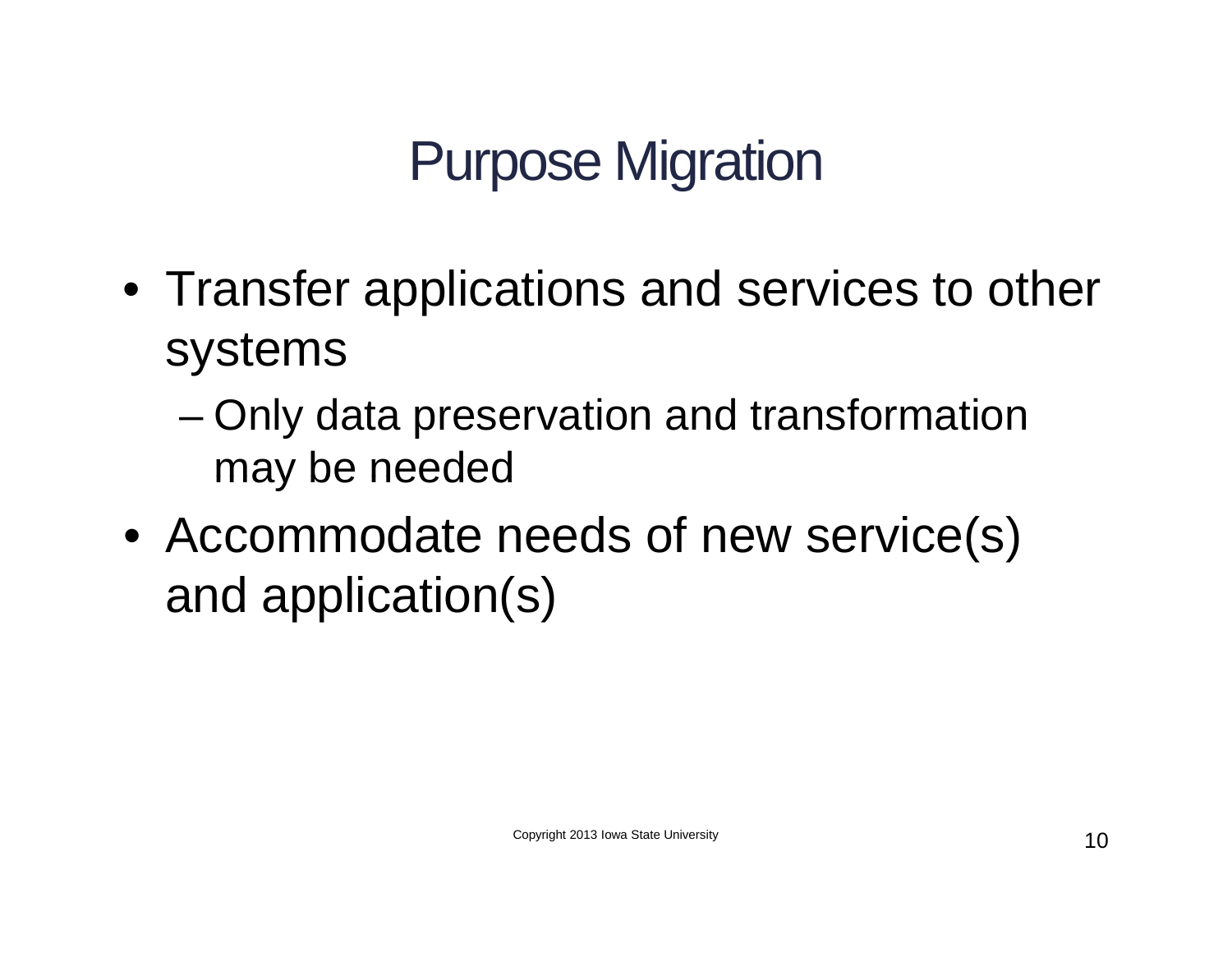## Server Termination

- Before removal, system administrator or hardware technician must:
	- Ensure needed data is not lost
	- Ensure persistent storage like hard drives and BIOS do not contain sensitive information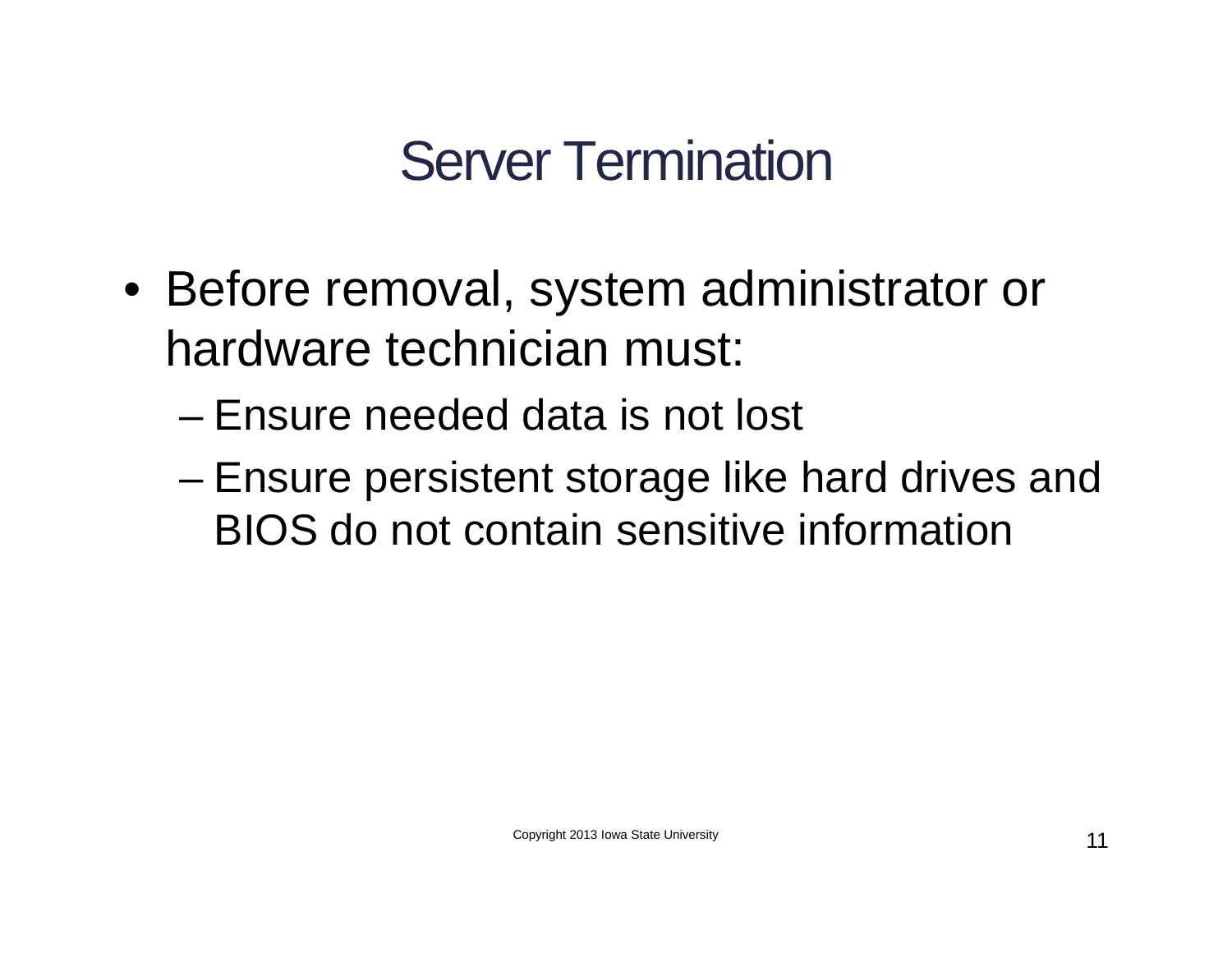## OS Administrator Responsibilities

- Installation
- Configuration
- Maintenance
- Migration Hardware and/or OS
- Server Termination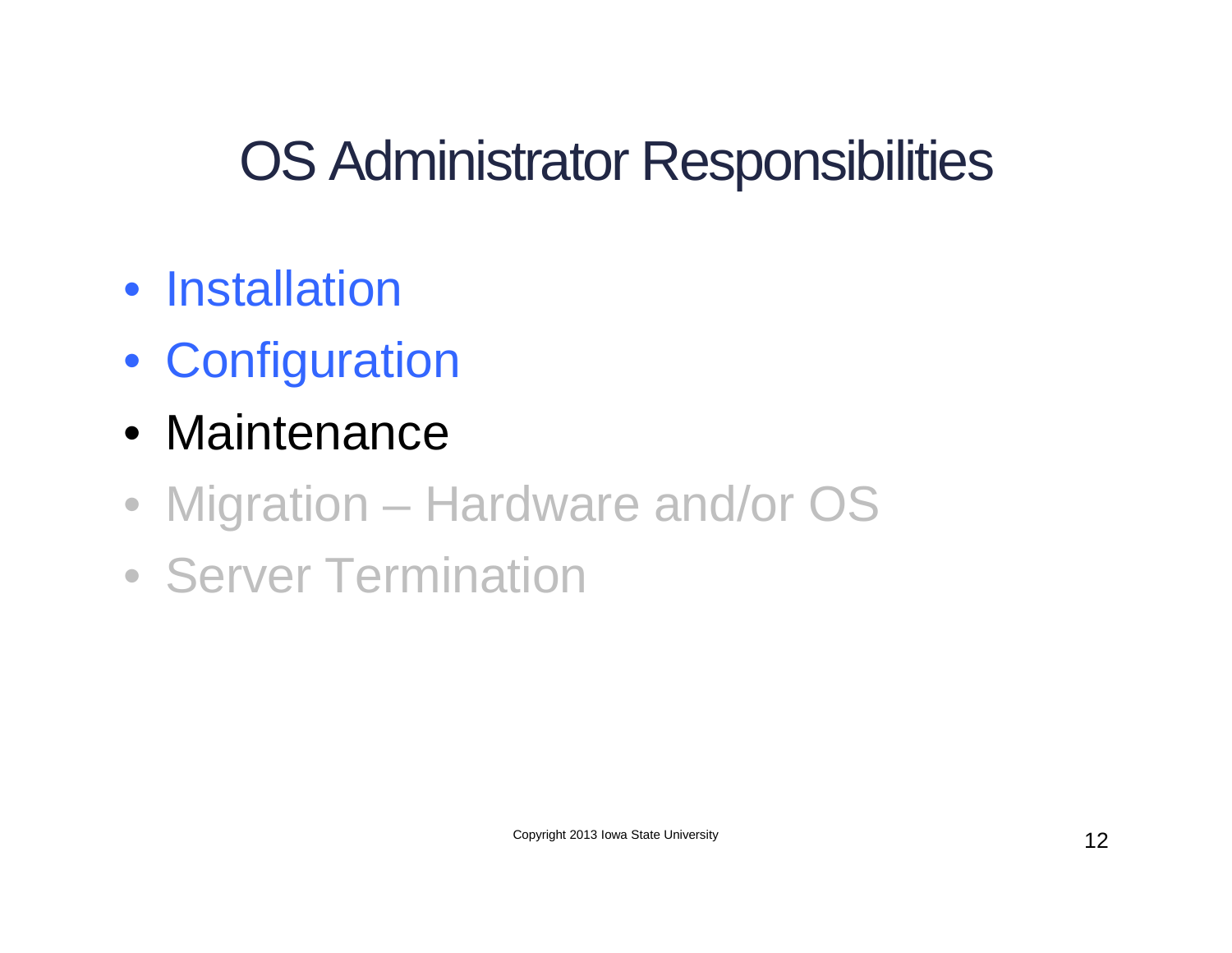- What do you need to have?
	- Hardware platform
	- Compatible OS distribution & Drivers
	- Network connectivity
- What do you need to know?
	- Administrator's first password
	- IP address or DHCP
		- Subnet netmask
		- Default route (x.y.z.254)
	- DNS name server (199.100.16.100)
	- Time zone
	- System's name
- File system configuration
- Network interface type
- Purpose of system
- Language
- Virtual Memory size
- License key information
- Proxy server
	- 199.100.16.100:3128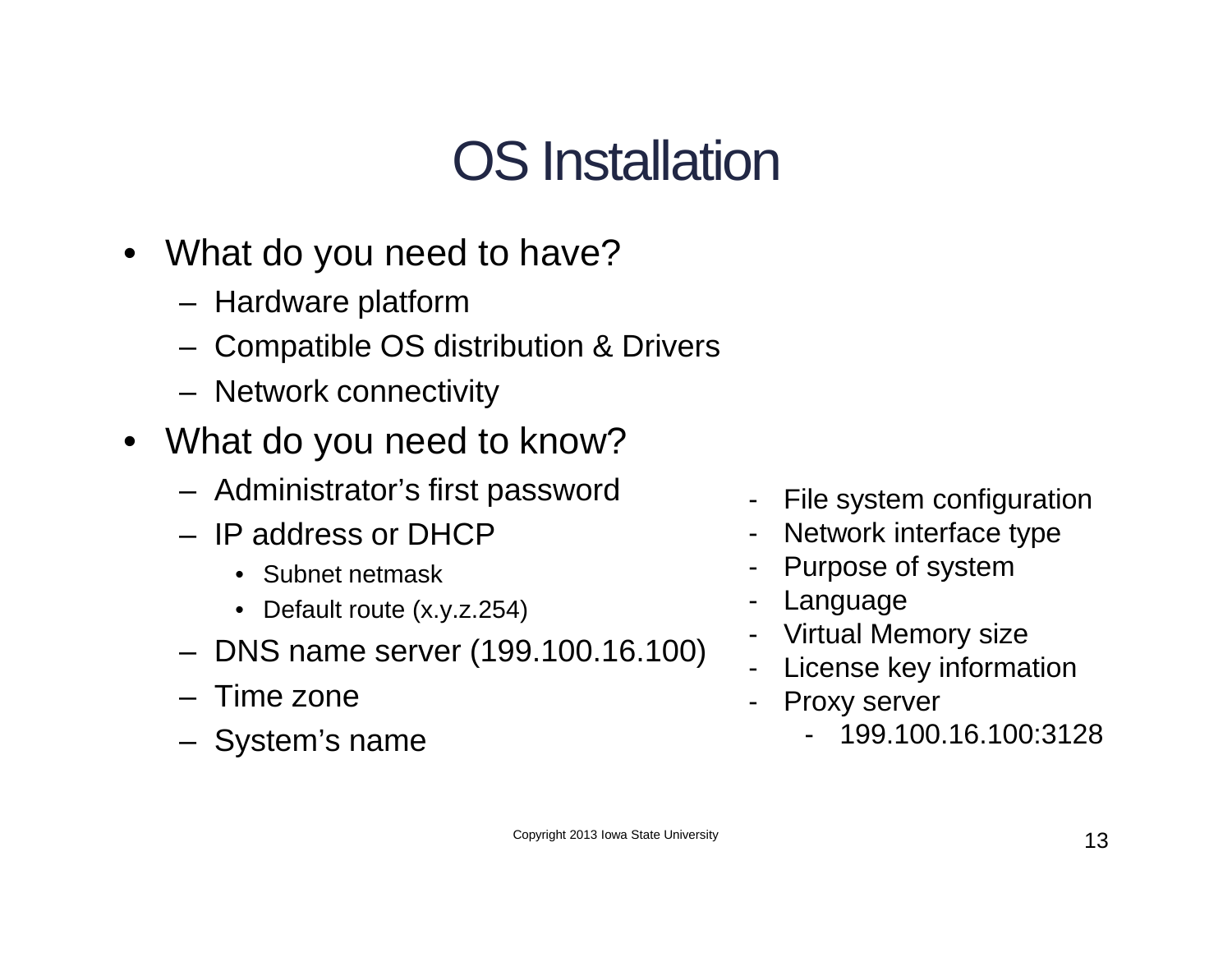- What should you consider in general?
	- File systems
		- What applications will be installed?
			- Where should the application files be installed?
			- Where should the data files be installed?
		- How much logging will be done?
			- Where are the logs going to be stored?
			- If local, how long do they need to be kept on disk?
		- Partitions with most free space might be the best place to put potentially large data files.
		- You want to avoid making major storage allocation changes soon after installation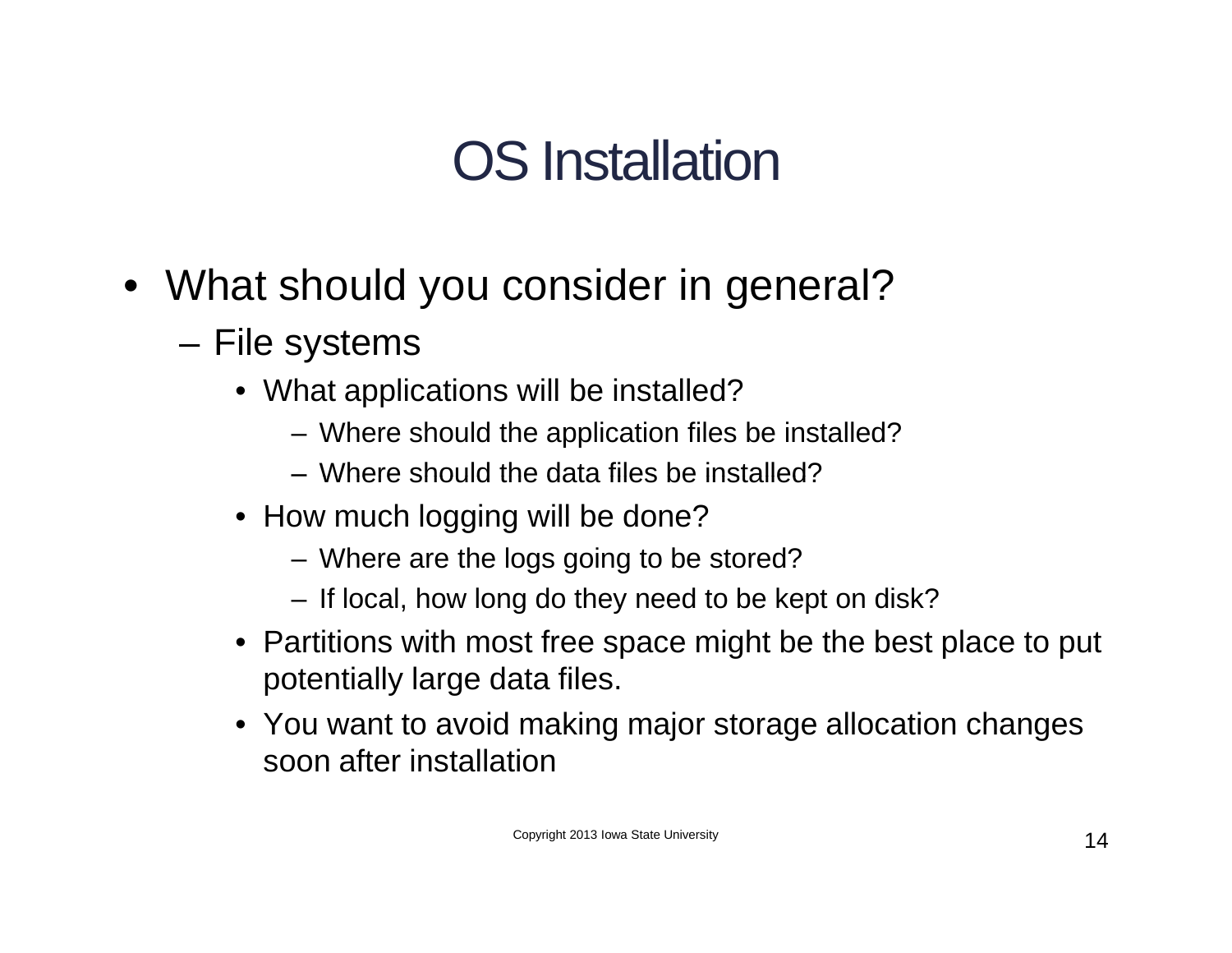- What should you consider in general?
	- Purpose and desired services
		- Some operating system installations allow tailoring of what services are installed
			- Incomplete set of services installed is inconvenient
			- Extra services results in larger unnecessary CPU, memory, storage footprint
		- Knowing helps with determining the network location of the system
	- Patching the system after install
		- Distribution can be very old
		- In practice, customized installation tools incorporate known good patches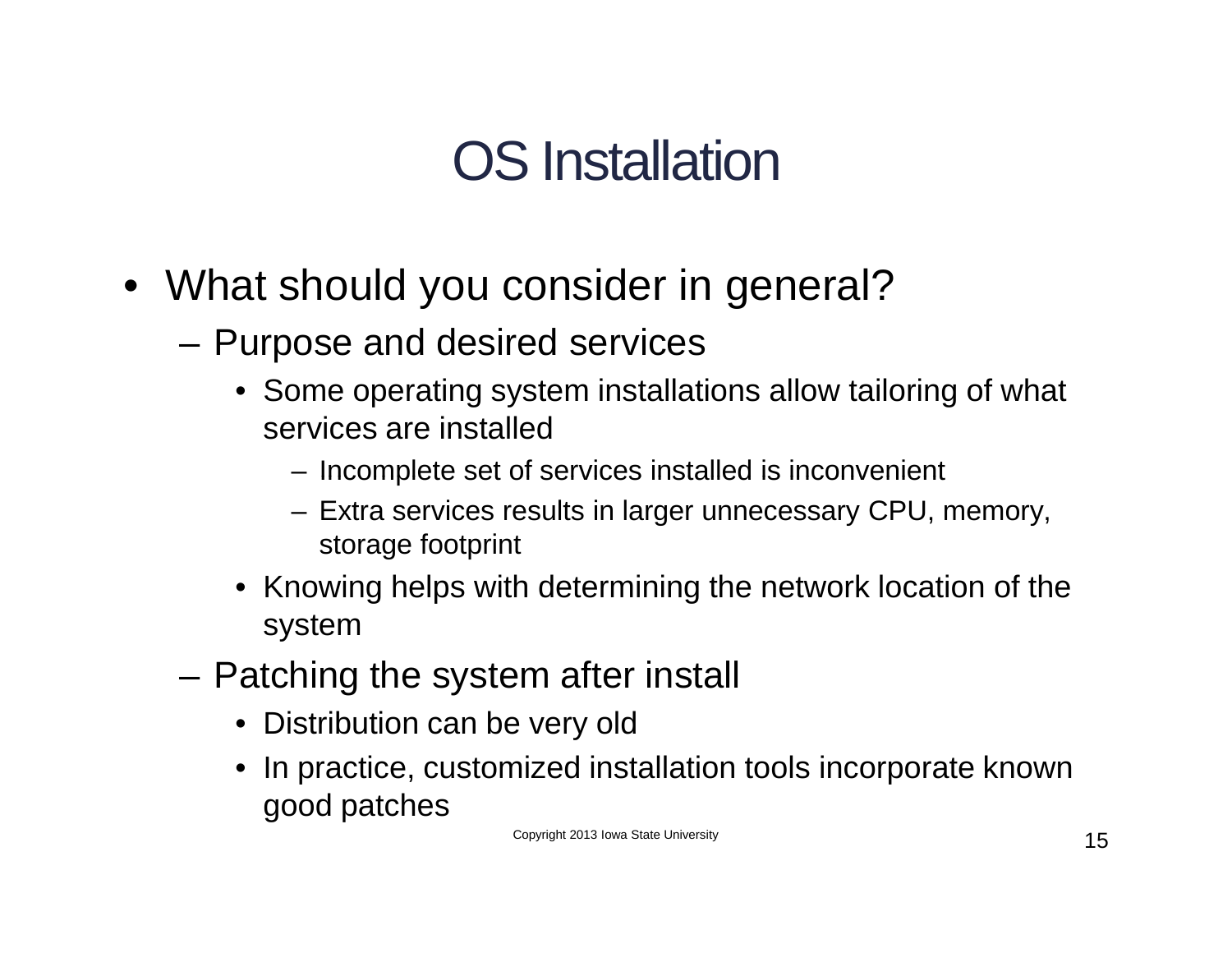- What should you consider with VM?
	- Balancing resource consumption with other VMs
		- VMWare has clever techniques to allocate more memory and CPU resources than actually exist
			- But, techniques rely on some running VMs to be idle
		- You will need to decide the following initial resource allocation for a VM:
	- Host to run VM
	- Intended OS for VM
	- Number of virtual CPUs
	- Amount of RAM
	- Disk space Can prevent installation if too small
- Number of NICS
- What virtual switch(es) to attach NICs to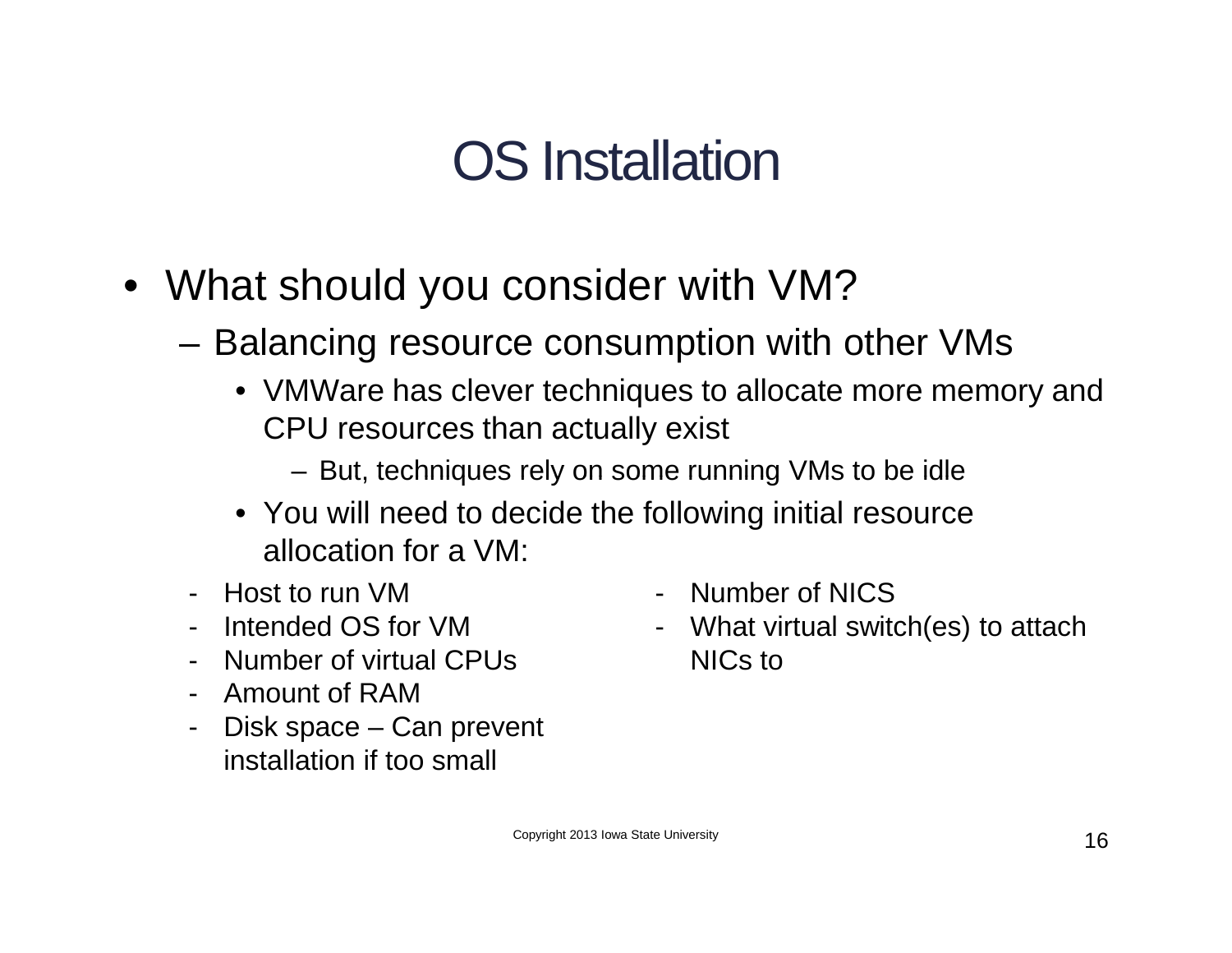- What should you consider with VM?
	- VMWare provides resource allocation suggestions based on selected OS.
		- They are worth accepting until you know you need more
	- Many resource adjustments are possible after VM installation
		- Many adjustments cannot be done while the VM is running
	- Locating the installation media
		- ISO or disc can be mounted by ESXi server
		- Media may be local to or is stored on a server accessible to your vSphere client.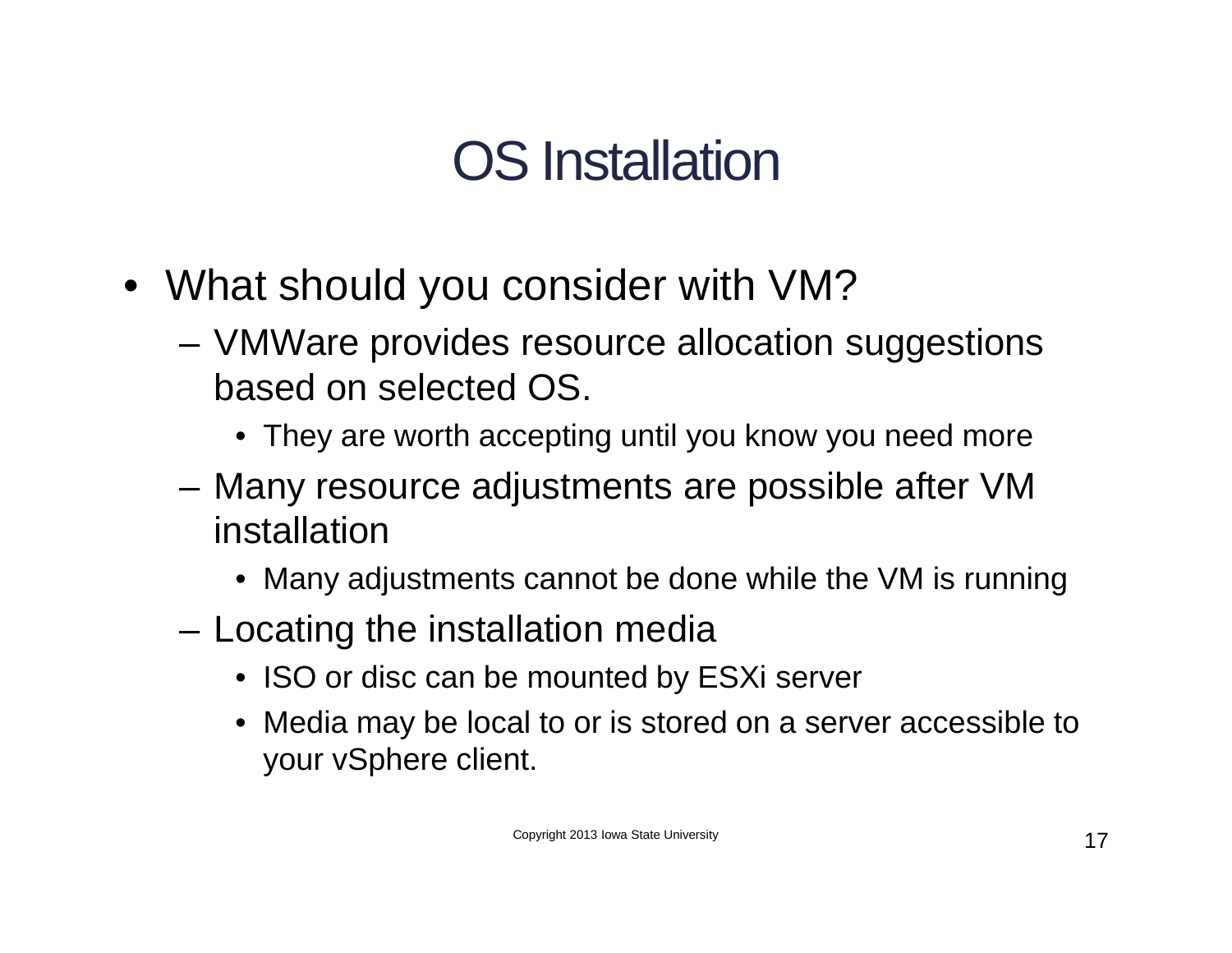- Getting started
	- ISO media are on a volume mounted by ESXi called "ISO Datastore"
	- OS specific installation handouts are available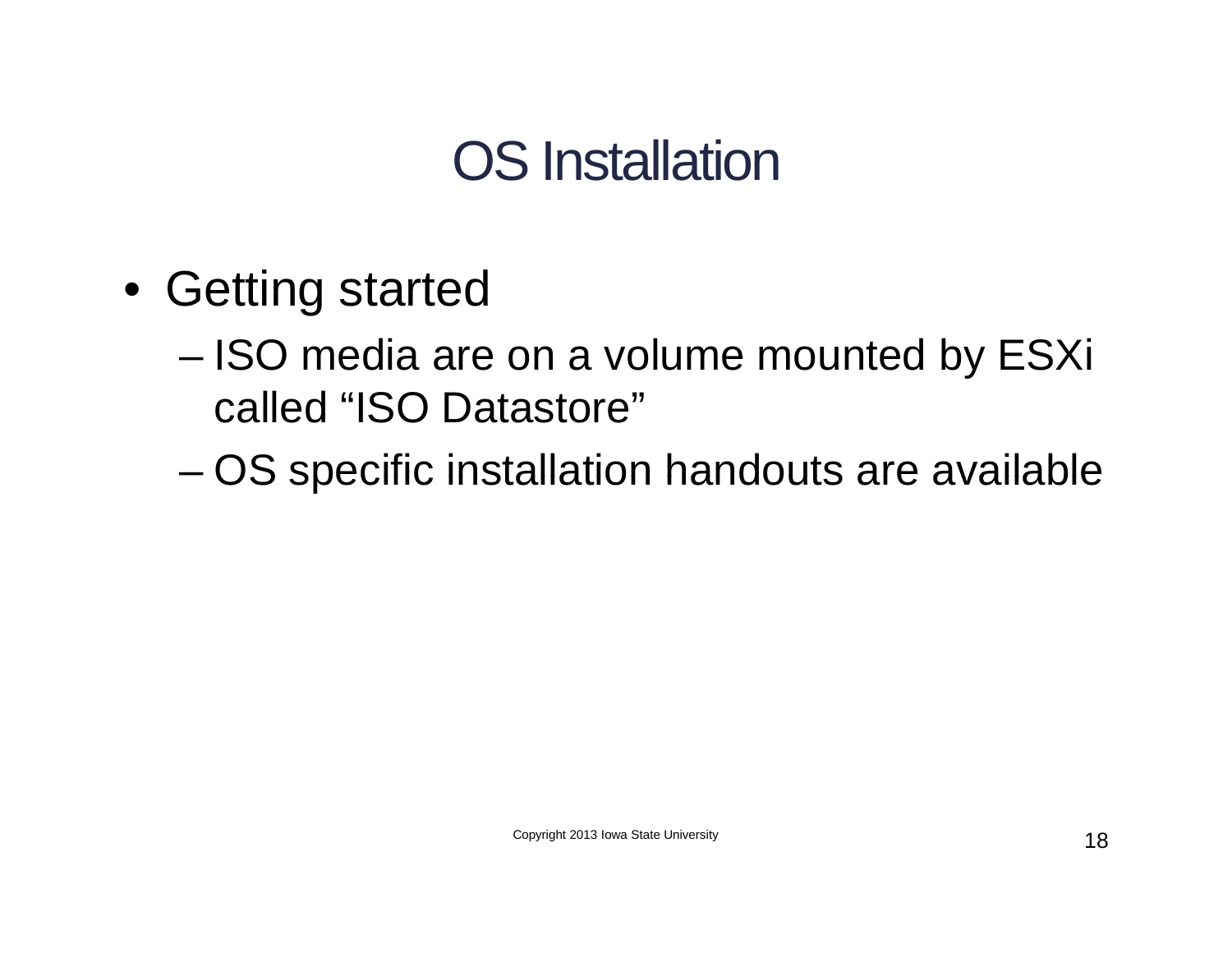## Before you start

- Determine what network the VM should be part of.
- Locate the switch that serves that network. – If not present you will need to build a new vSwitch
- vSwitch assignments can be changed after installation, but it may save you work to identify or build the correct switch before building the VM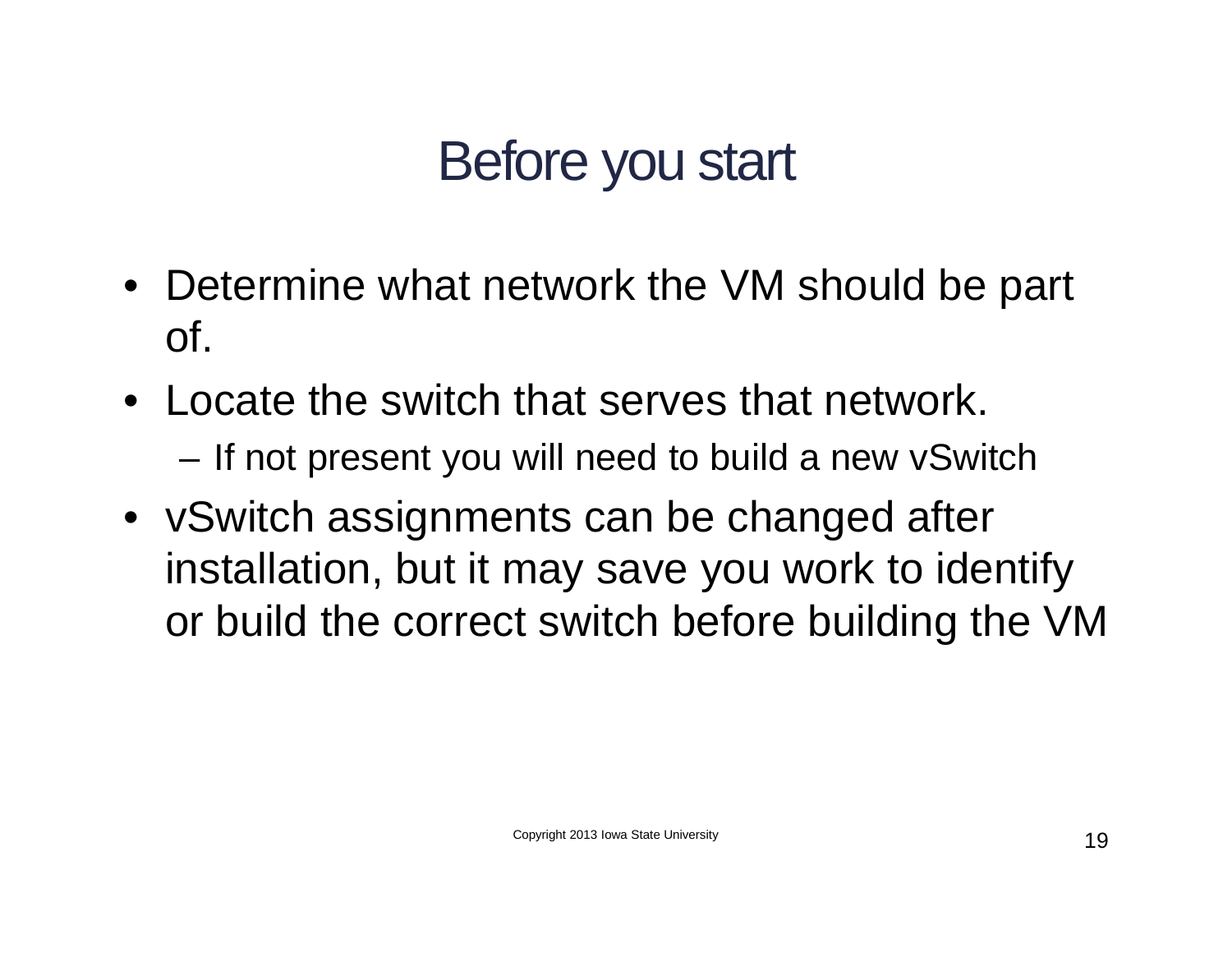# Configuration Notes from test via vCenter not local to ESXi

- Configuration = Typical or Custom (choice to select types of devices available to VM during construction)
- Name and Location = Virtual machine's name (label useful for distinguishing VMs. Does not influence OS); Location is related to "Inventory Location" (placement is for organizational purposes)
- Resource Pool = Select a the pool related to you. (This indirectly assigns the VM to the collection of hardware resources provided to you)
- Storage = Location for the VM's files (options let VMware decide where to put files or direct the files to a specific datastore resource

Copyright 2013 Iowa State University **20**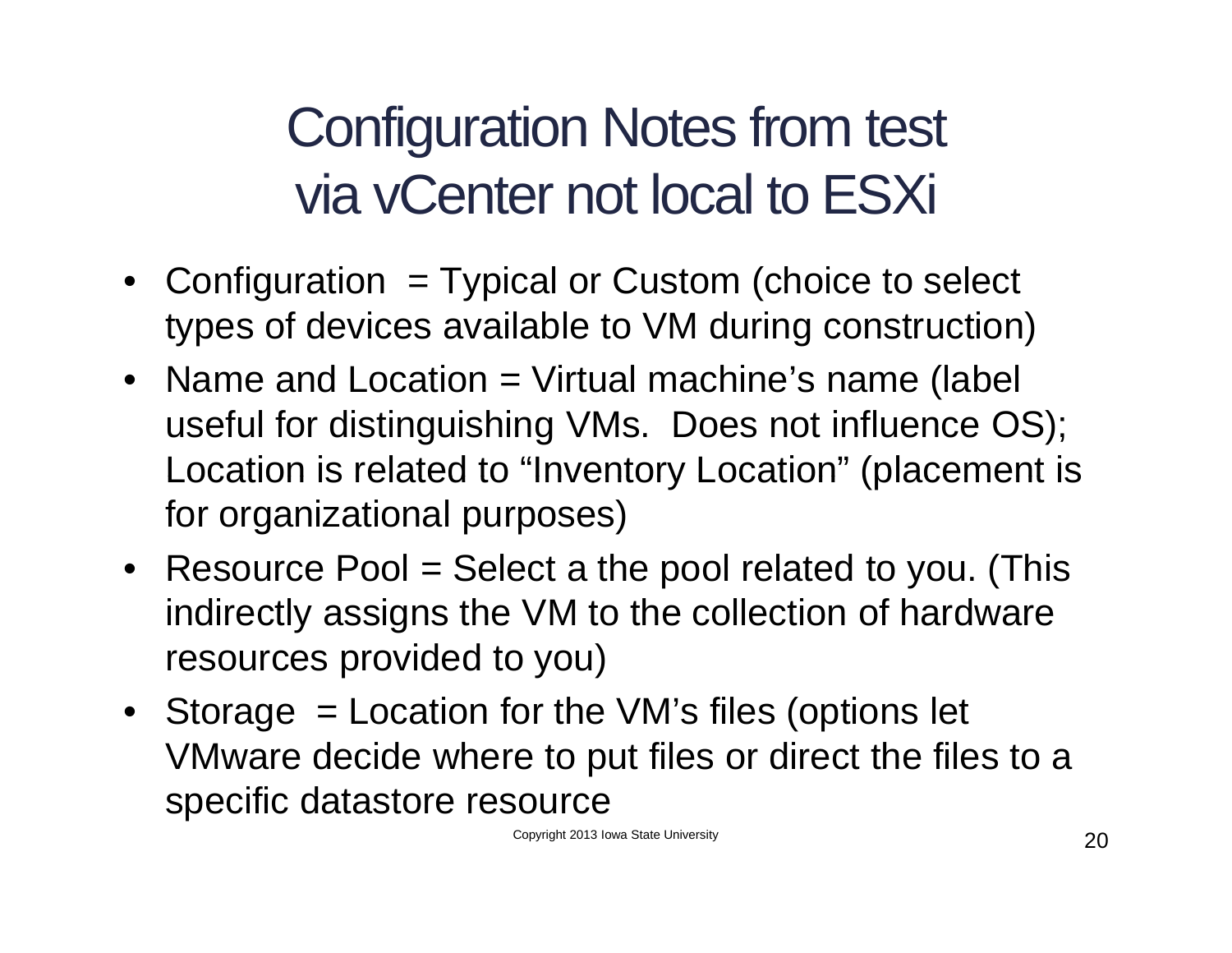## More config notes

- Guest Operating System = Windows/Linux/Other and then select specific version. (This is important for the hypervisor to understand and helps with default resource size suggestions)
- Network = You can decide how many NICs to provide the VM initially. More NICs can be added later. With each NIC you must assign it to a switch. If you don't like your choices of switches, then stop you might want to stop and build that switch first. Switch assignment can be changed, but it can affect the initial behavior and security of the VM.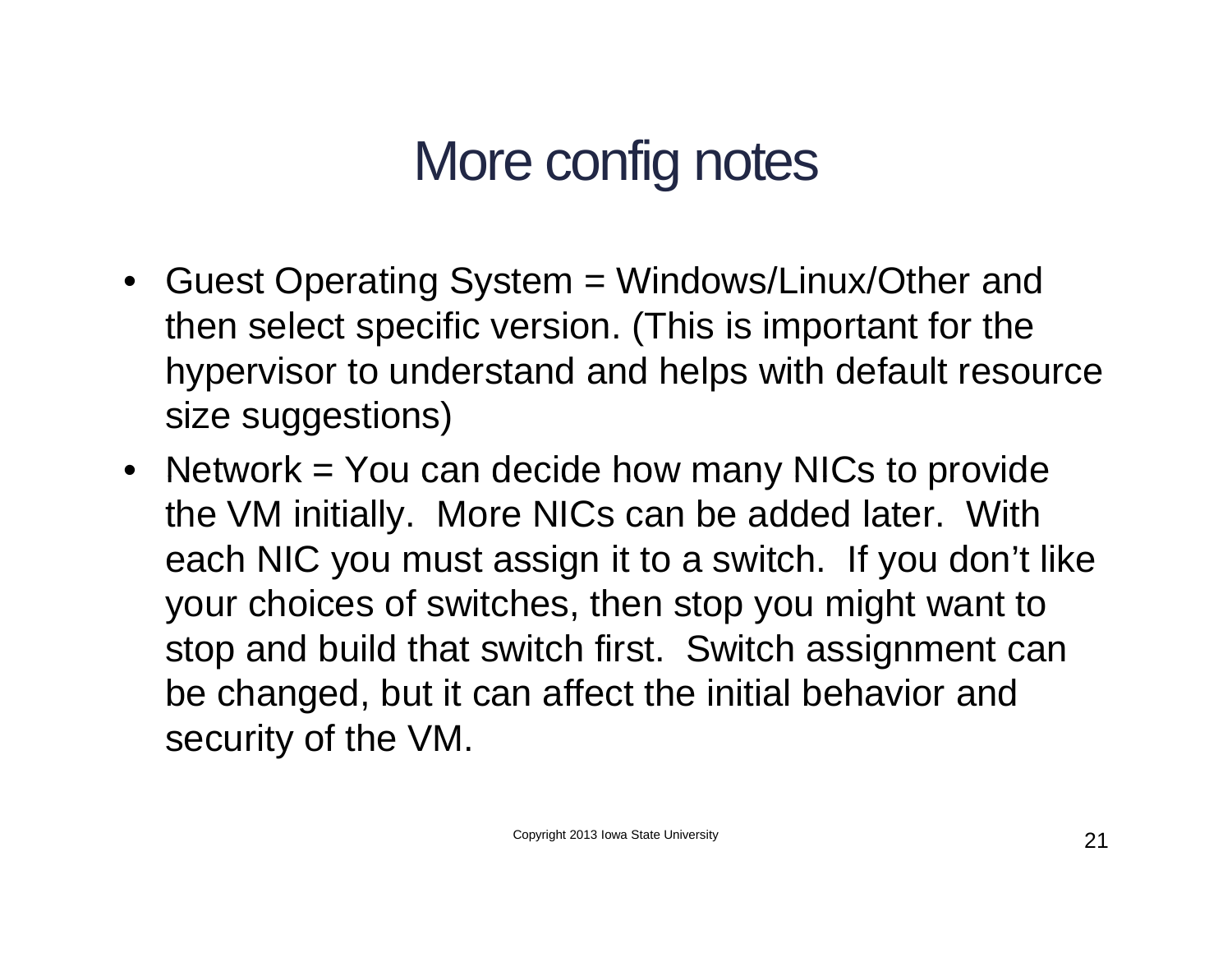## More config notes

- Create a Disk = Select the size of the virtual hard disk of the VM. Select whether you want the drive to be fully constructed and whether you need to have construction performed immediately or you can wait. Lazy = as time  $permits, Eager = as soon as possible, Thin = construct$ as needed. (The OS will be told how big its disk is. But thin provisioning does not actually allocate the space designated. Instead it grows the file as needed. This is "slower" and risks an actual falling short on a nearly full disk?)
- Review summary
- Commit
- $\mathsf{Bool}$   $\mathsf{Vol}$   $\mathsf{Copy}$   $\mathsf{Copyright}$  2013 Iowa State University 22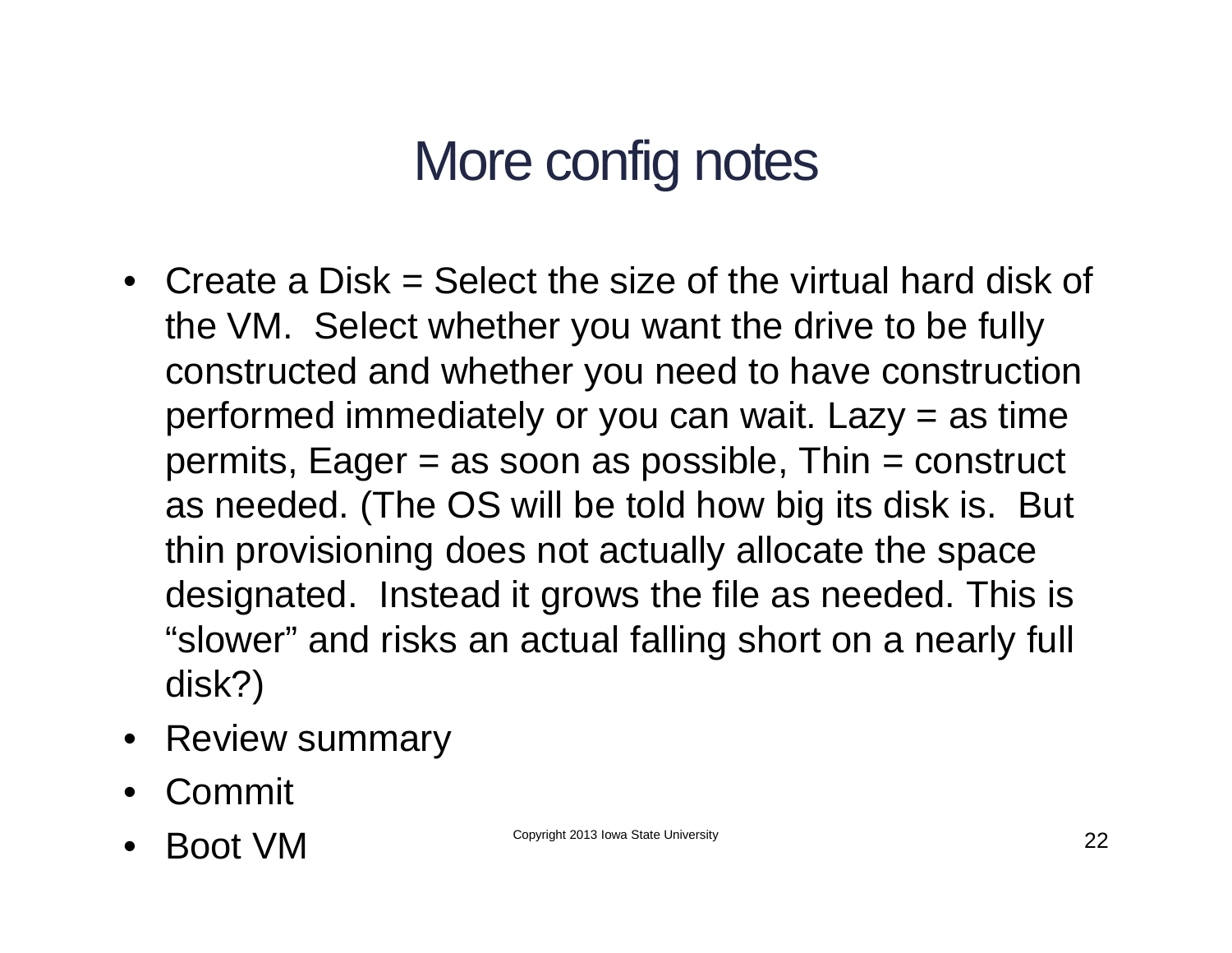## Installing Windows 7

- Initial boot
- Connect vm to ISO store Choice to select is "Connects to ISO image on a datastore" Select "ISO Datastore" in the Browse Datastores dialog box. Select an ISO file in this case Windows\_7\_64 bit.iso
	- Put focus on console and press enter
- First dialog asks for Language, Time and currency format, keyboard or input method – Default values are fine
- Installation method upgrade or custom choose custom
- Accept license terms
- User account name and Computer name
- Password for new account (ITAdventureland)
- Protecting the computer Use recommended settings, Install important updates only, ask me later
- Time zone, time and date
- Choose a network type Home, Work, Public (sets initial security settings)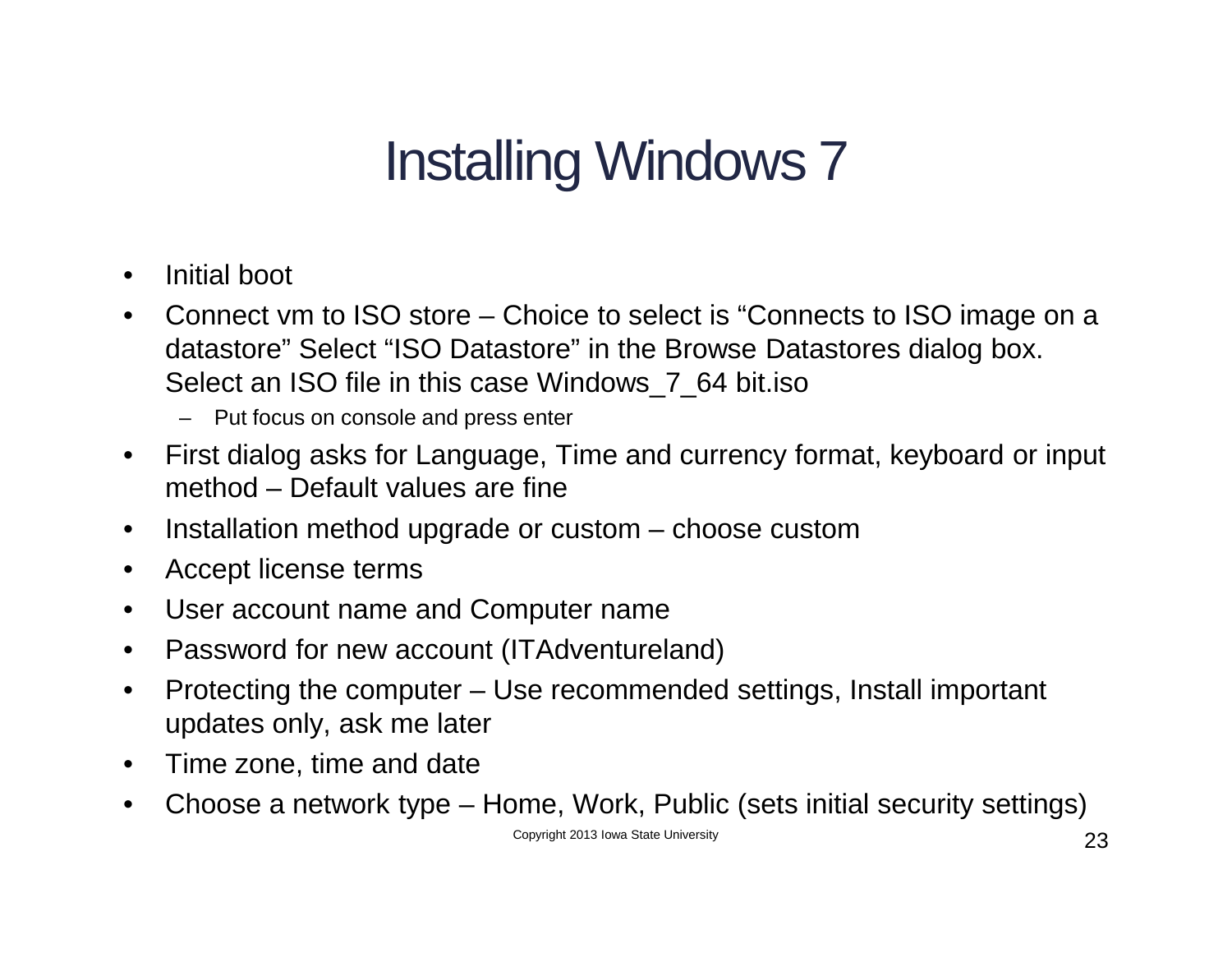## Installing Windows 7

- Initial network configuration was not done
	- Assumes DHCP but that requires a DHCP server attached to same switch as NIC
	- Connecting to external network requires a path to it or be attached to the external NIC's switch 6.87.159.0/24, router 6.87.159.2546
- Install VMWare tools installation (VM/Guest/Install Vmware tools) – Typical install is fine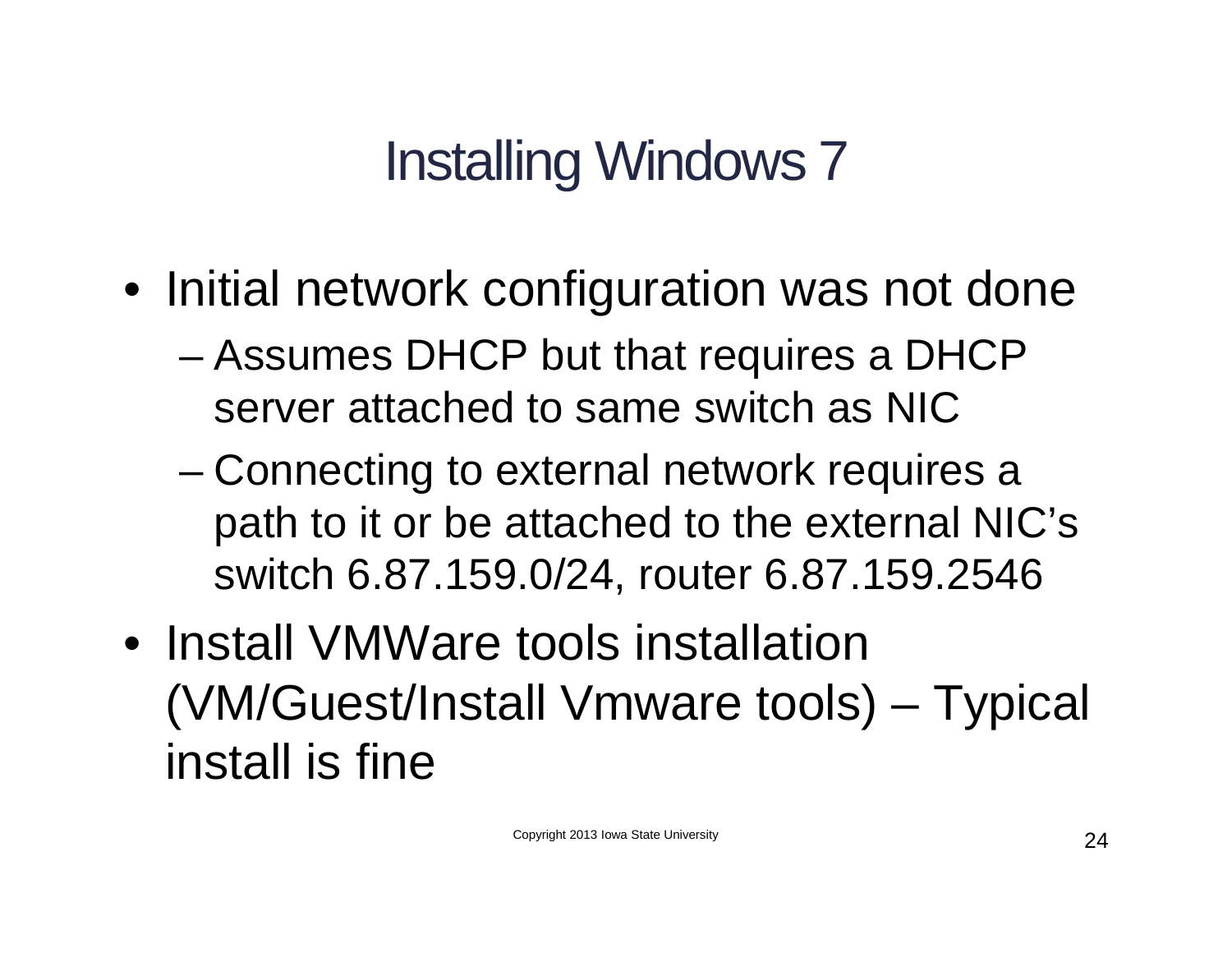#### **VIDEO SEGMENT 1** END

Copyright 2013 Iowa State University 25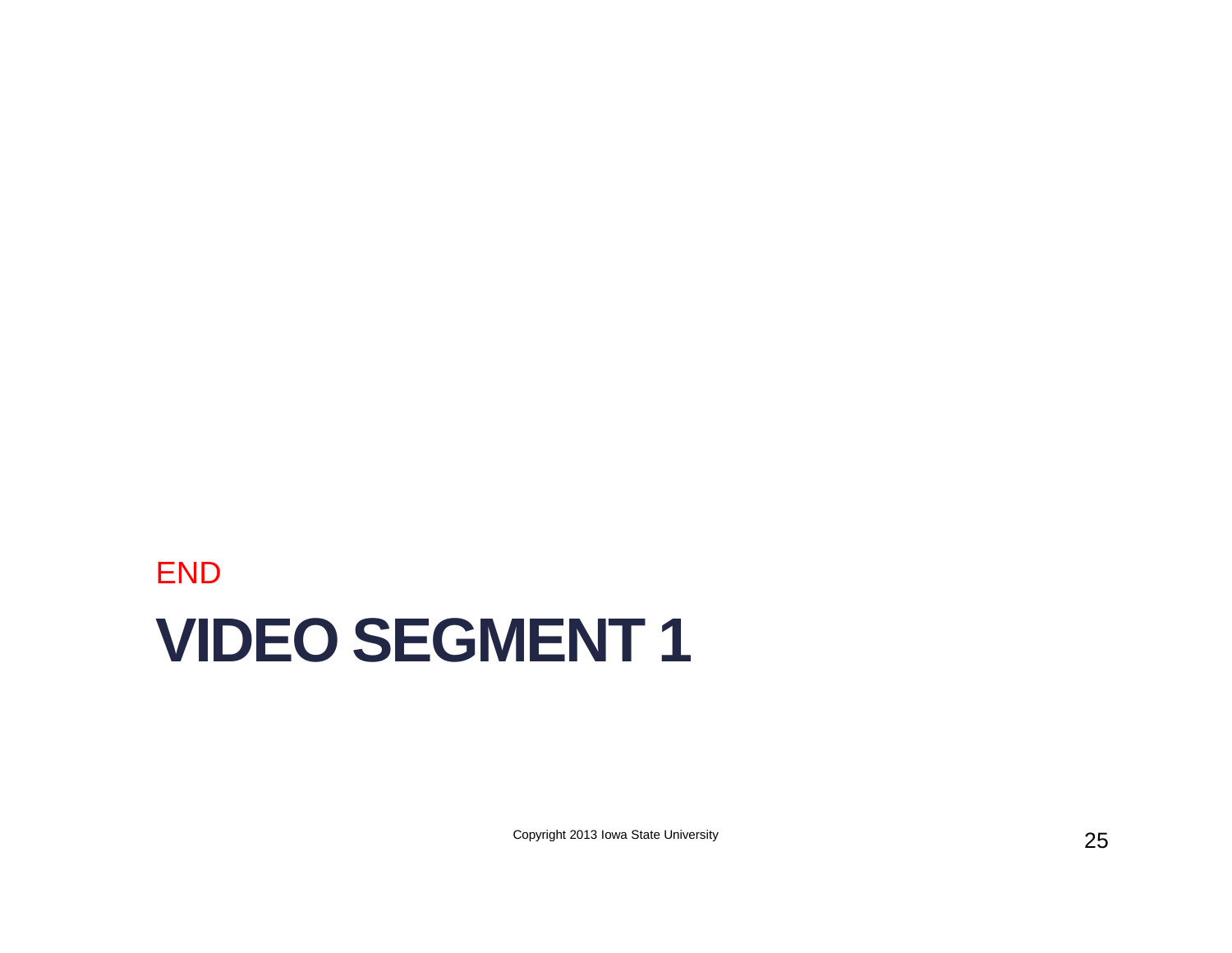Key Administration Concepts

- Authentication
- Authorization
- File Systems
- Monitoring
- Troubleshooting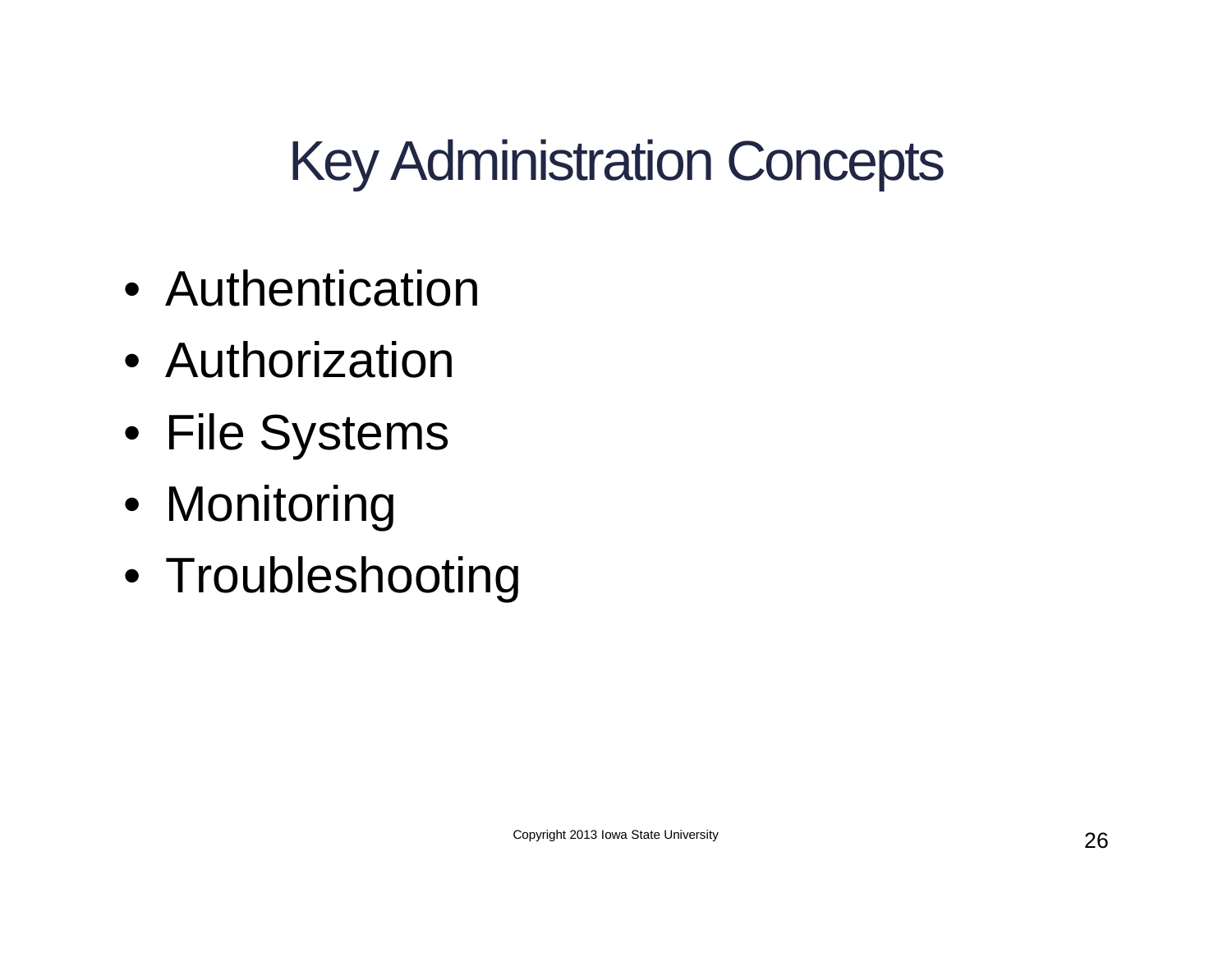#### Authentication

- Dominant method Passwords
- Local vs Central Authentication
	- Local: User credentials managed by individual system
	- Central: Systems refer to a central credential store (ex. Active Directory)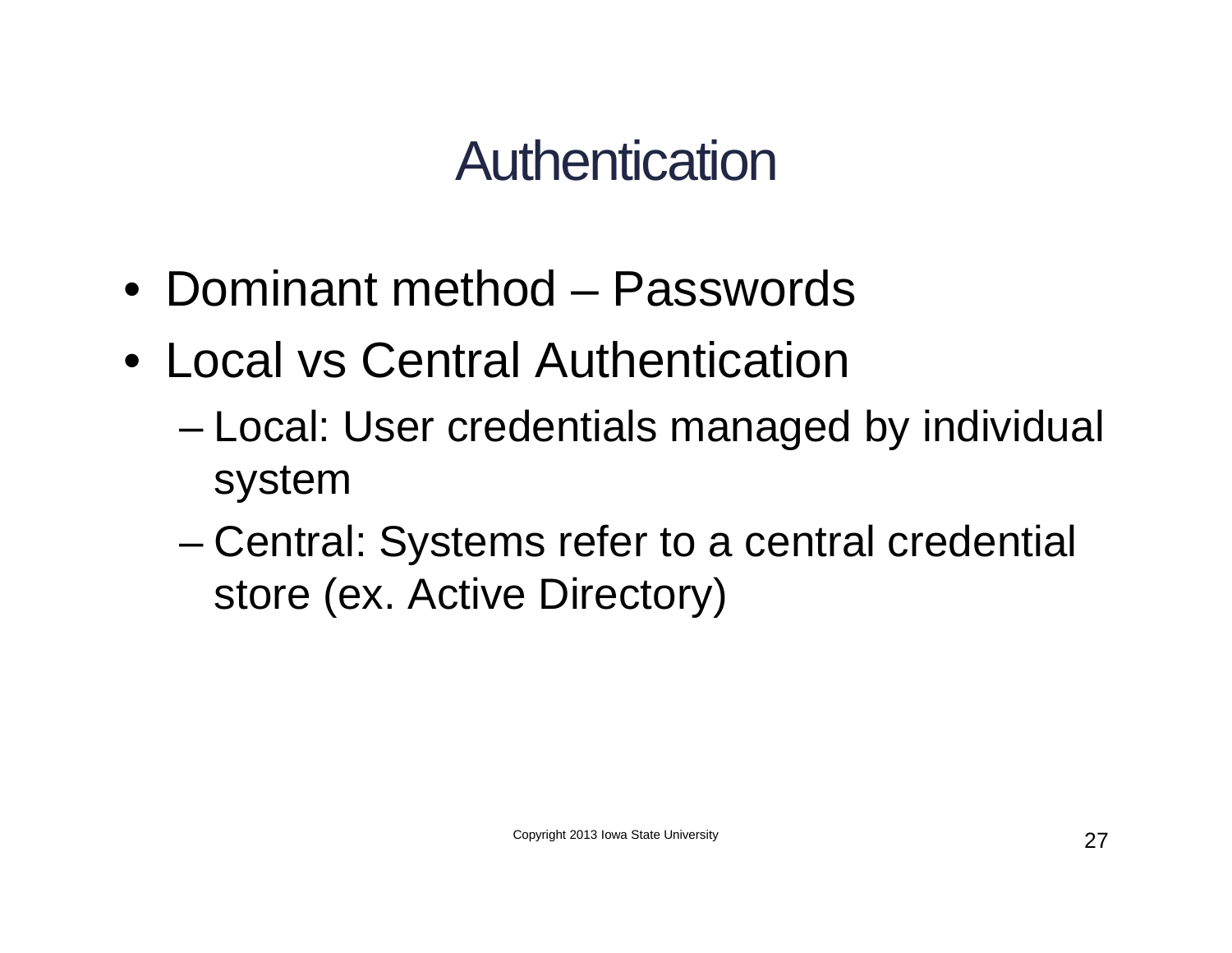## Central Authentication

- Client OS
	- Default is local
	- Requires configuration
		- Client needs to be aware of central store
		- Authorization to use central store may be required
			- Windows requires the client "join" the domain
- Server OS
	- Depends on server role and OS type
		- Unix/Linux typically default local
		- Windows standalone local
		- Windows domain controllers central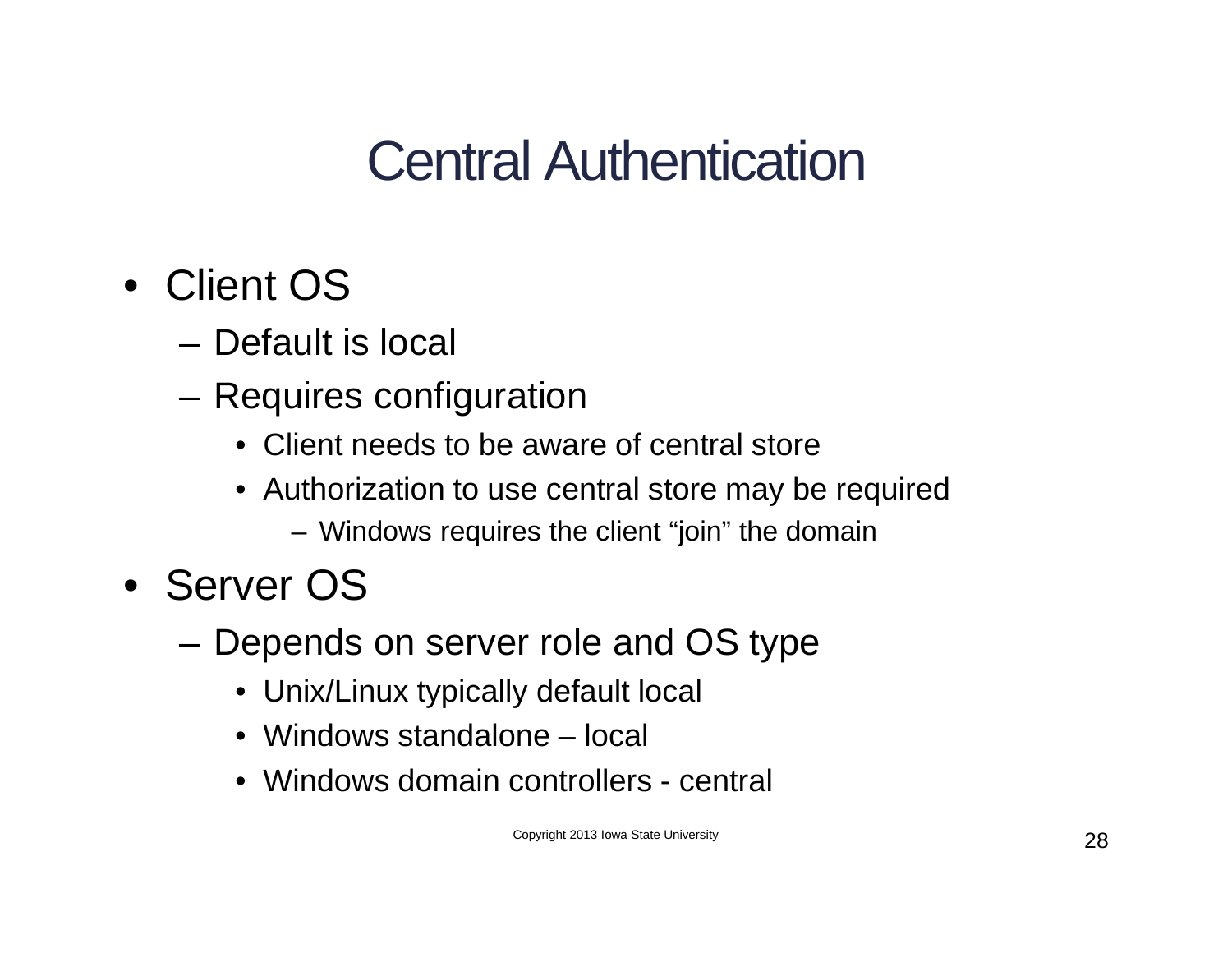## Central Authentication

- Advantages
	- Know one password to access multiple systems
	- One place to create and manage users
	- Common password policy
- Disadvantages
	- Single password to compromise
	- Complexity network must work or have credentials cached, software configuration and operational glitches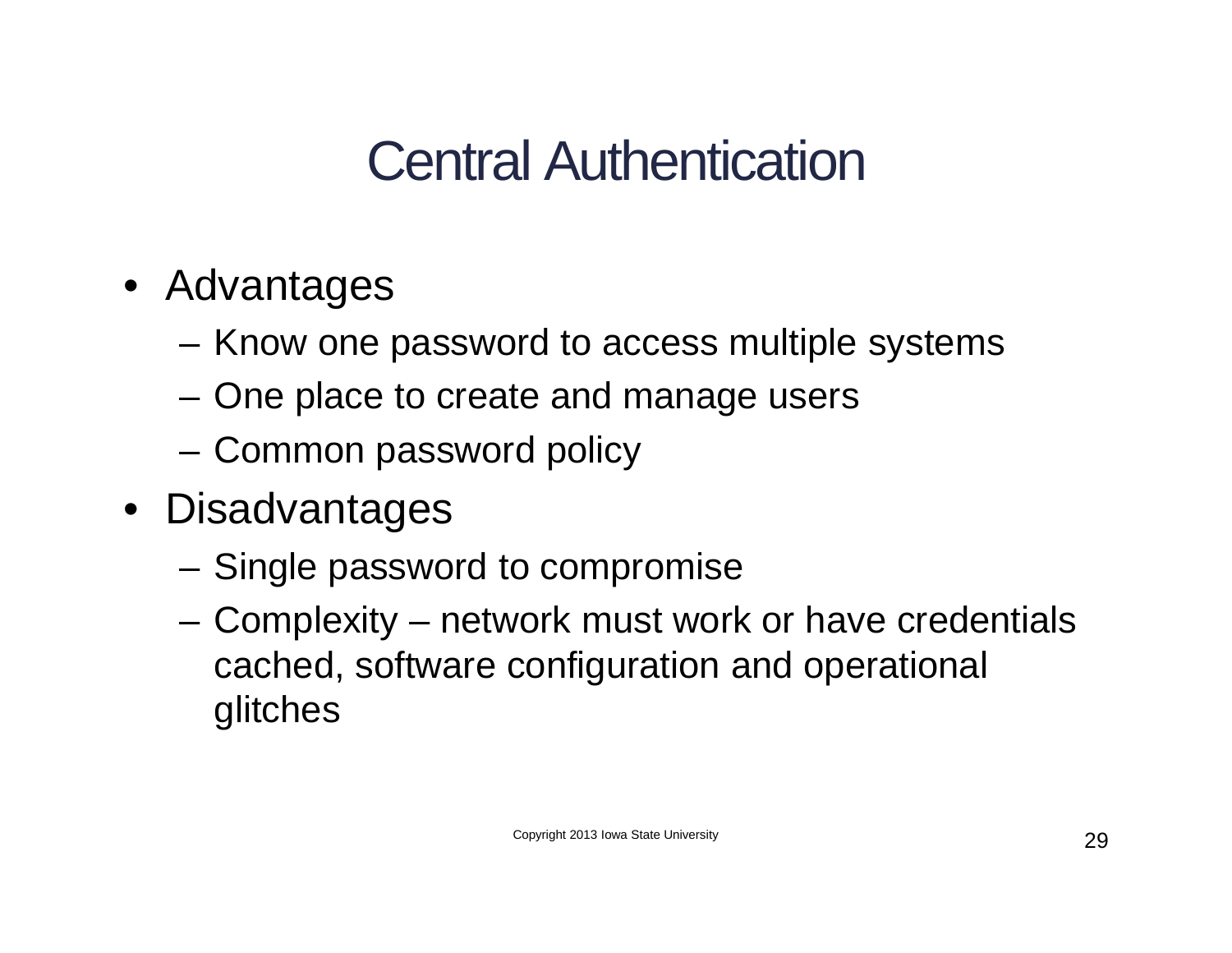#### Central Authentication

- Unix/Linux support for pluggable authentication modules (PAM)
	- Supports integration with Windows user credentials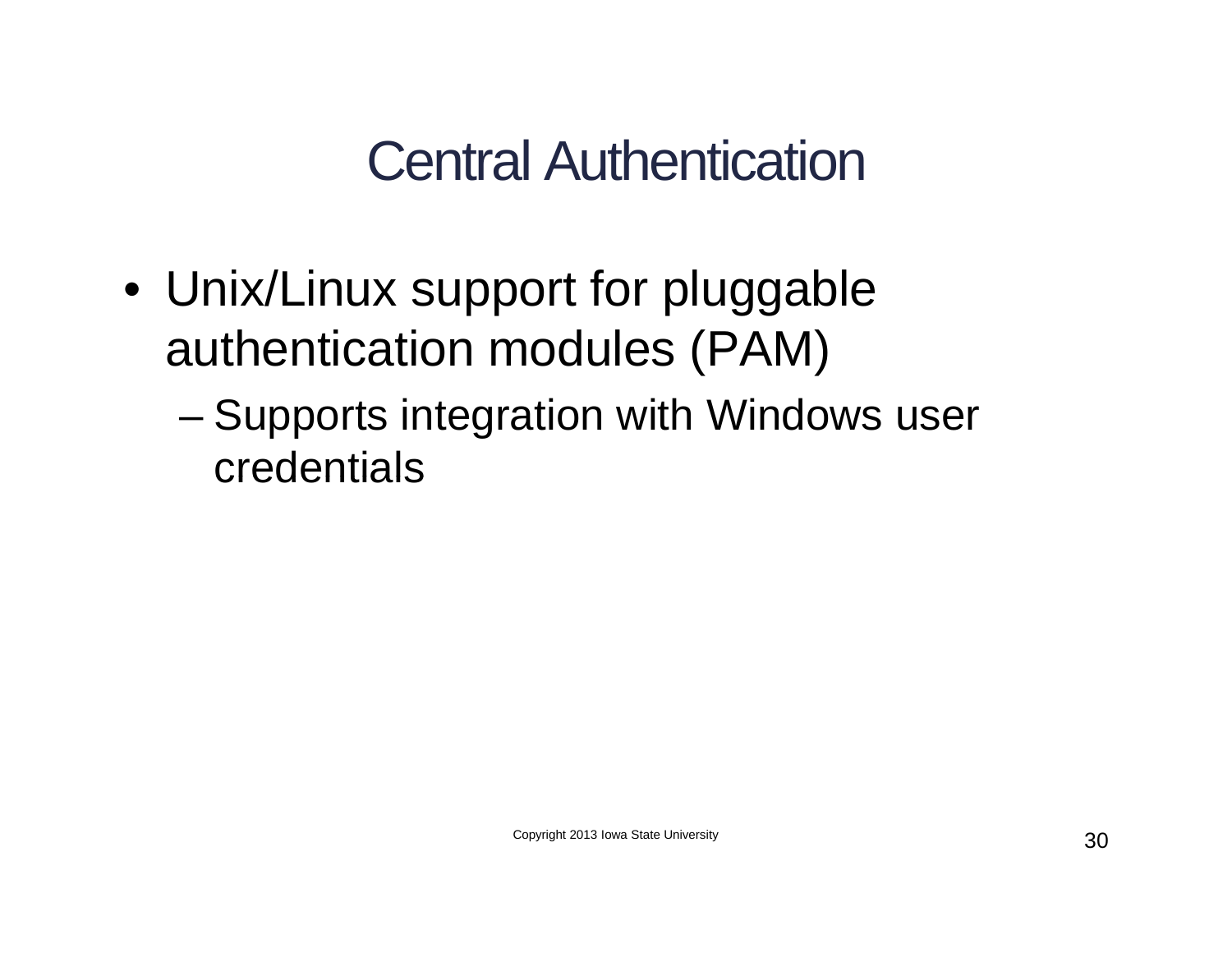## Authorization

- Roles A function assumed by a user when using a system
	- Users may be assigned multiple roles
	- Roles are assigned permissions, role based access control (RBAC)
	- Unix: root Windows: Administrator, Power User, User, Guest
- User level
	- Individuals are assigned permissions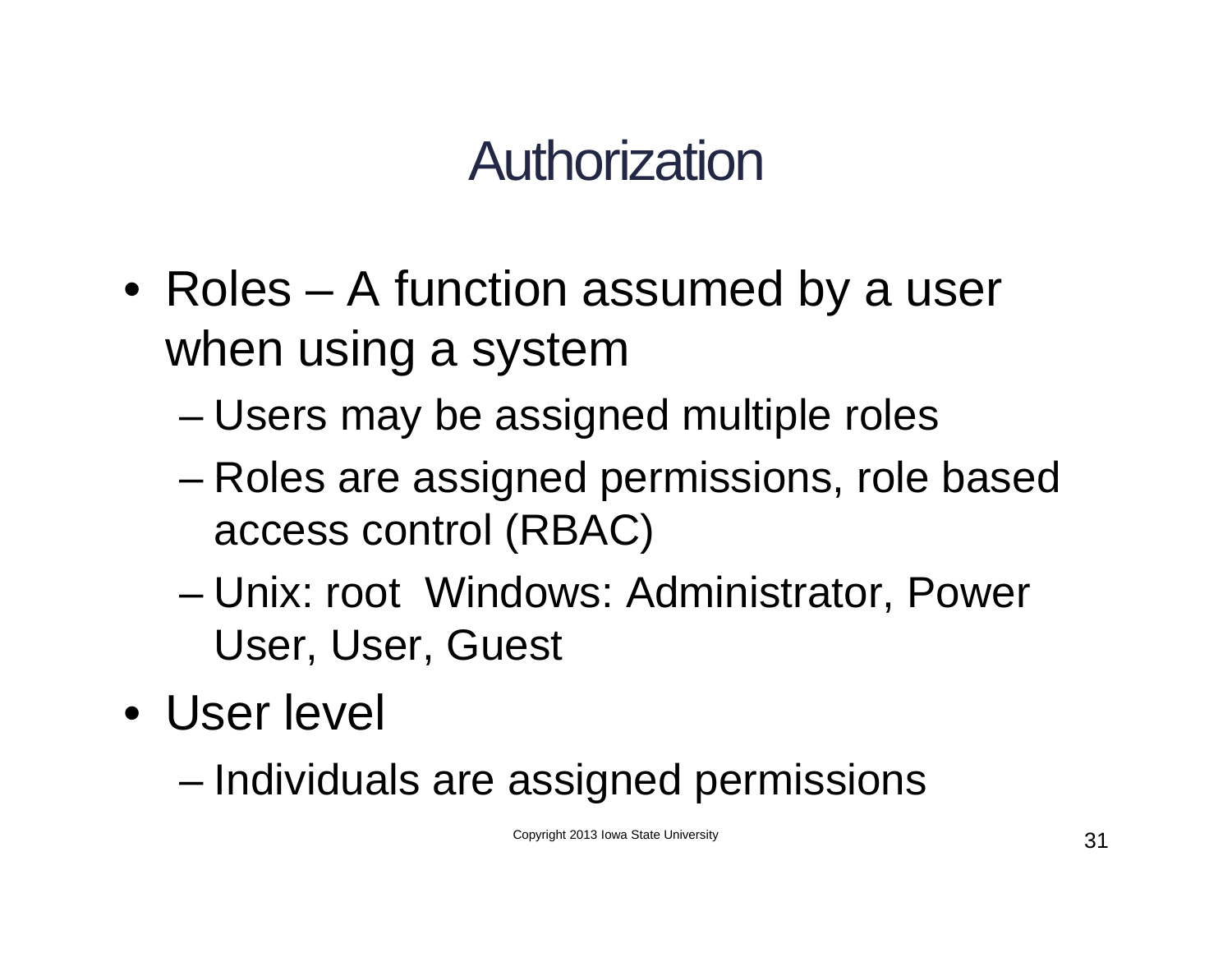## Authorization Controls

- Process control
	- Limit who can manage services
	- Limit who can execute a command or run a program
		- Unix uses root or sudo or su
		- Windows uses roles (ex. Administrator, Power User) or authenticated privilege escalation
- File system control
	- Many hard drive file systems enforce access control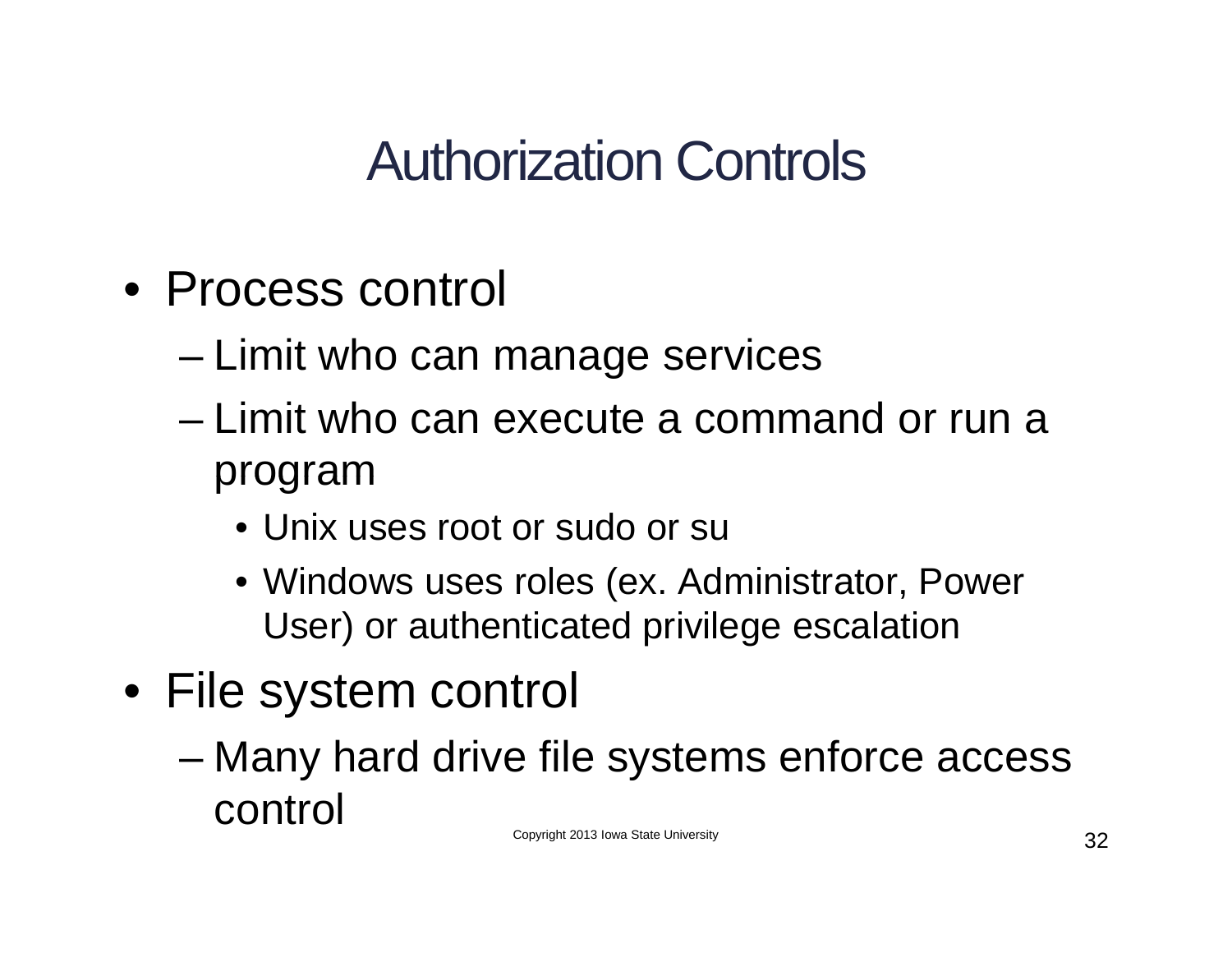## File System Controls

- File system permissions
	- Read, write, execute (Unix)
	- Full control, Modify, Read & Execute, Read, Write (basic Windows)
- Who can be authorized
	- Individual users, groups of users, roles
	- Unix has owner/group/other
- Target of authorization
	- Directories and files
- Who can authorize
	- Traditionally owner and administrators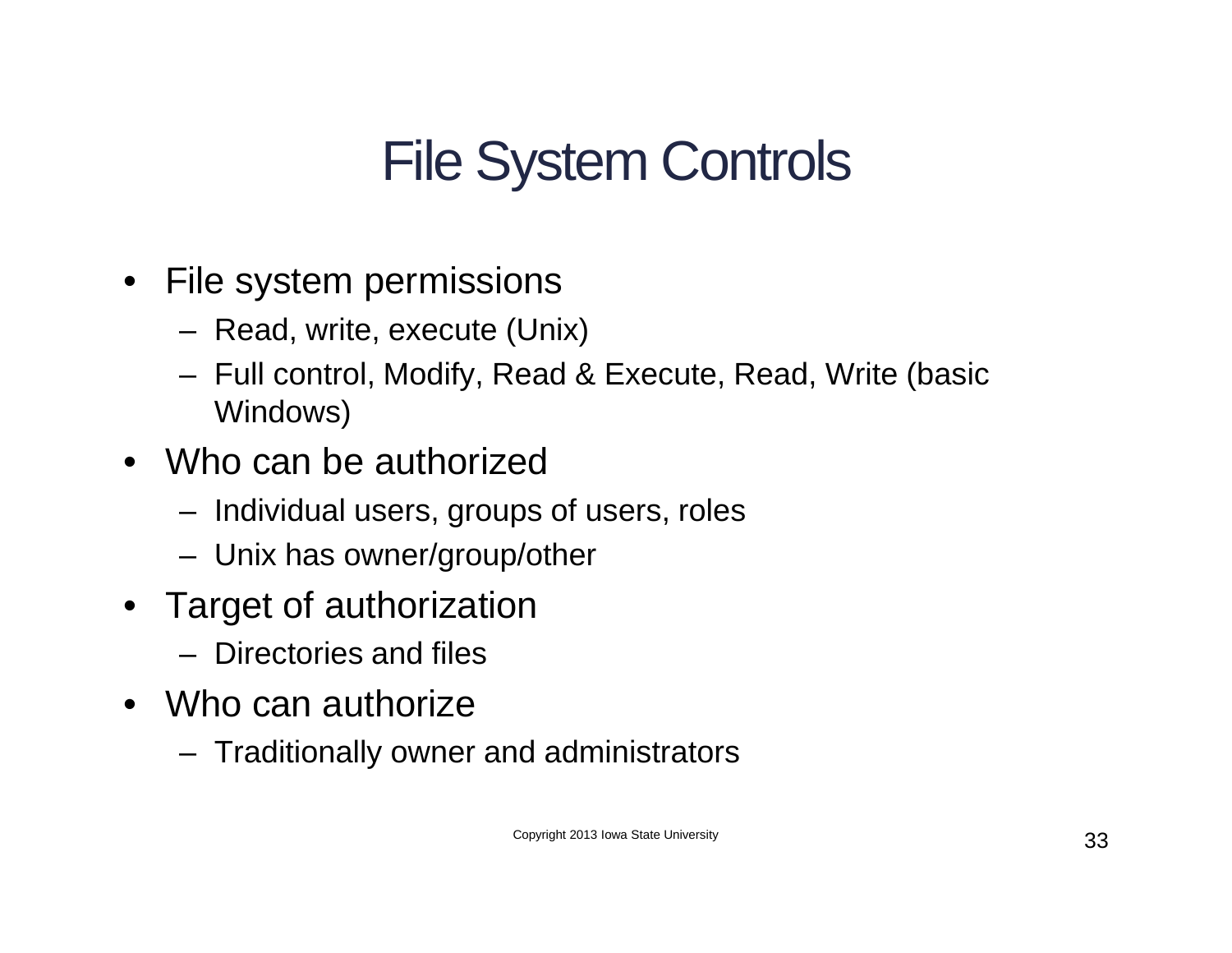## Balancing Act

- Permissions can promote
	- Stability
	- Security
	- Safety
- Overly restrictive permissions
	- Prevent functionality
	- Limit performance
	- Data loss
	- Interrupt operations

Copyright 2013 Iowa State University **34**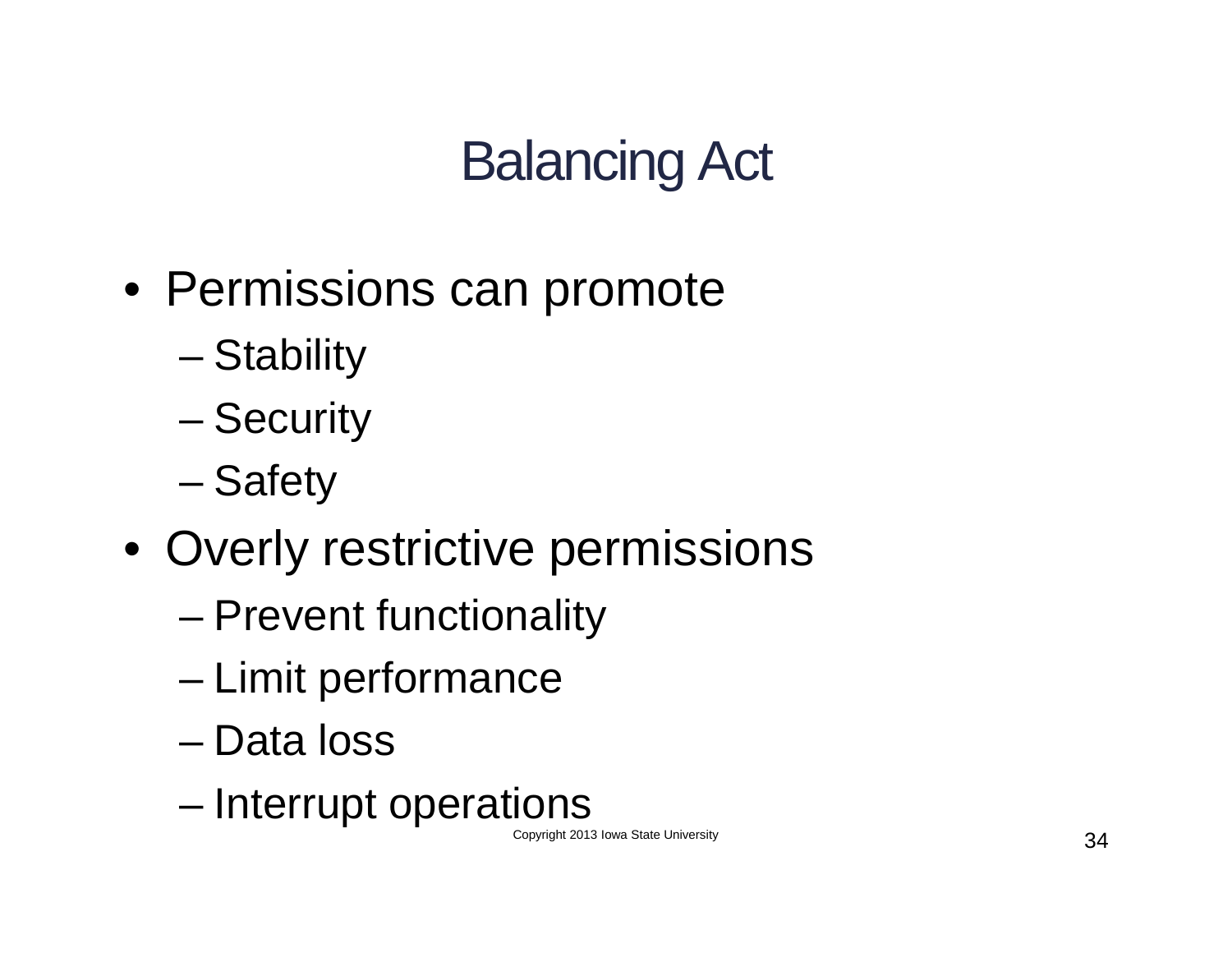#### File System Structures

• Structures in the form of an upside down tree



Copyright 2013 Iowa State University **35**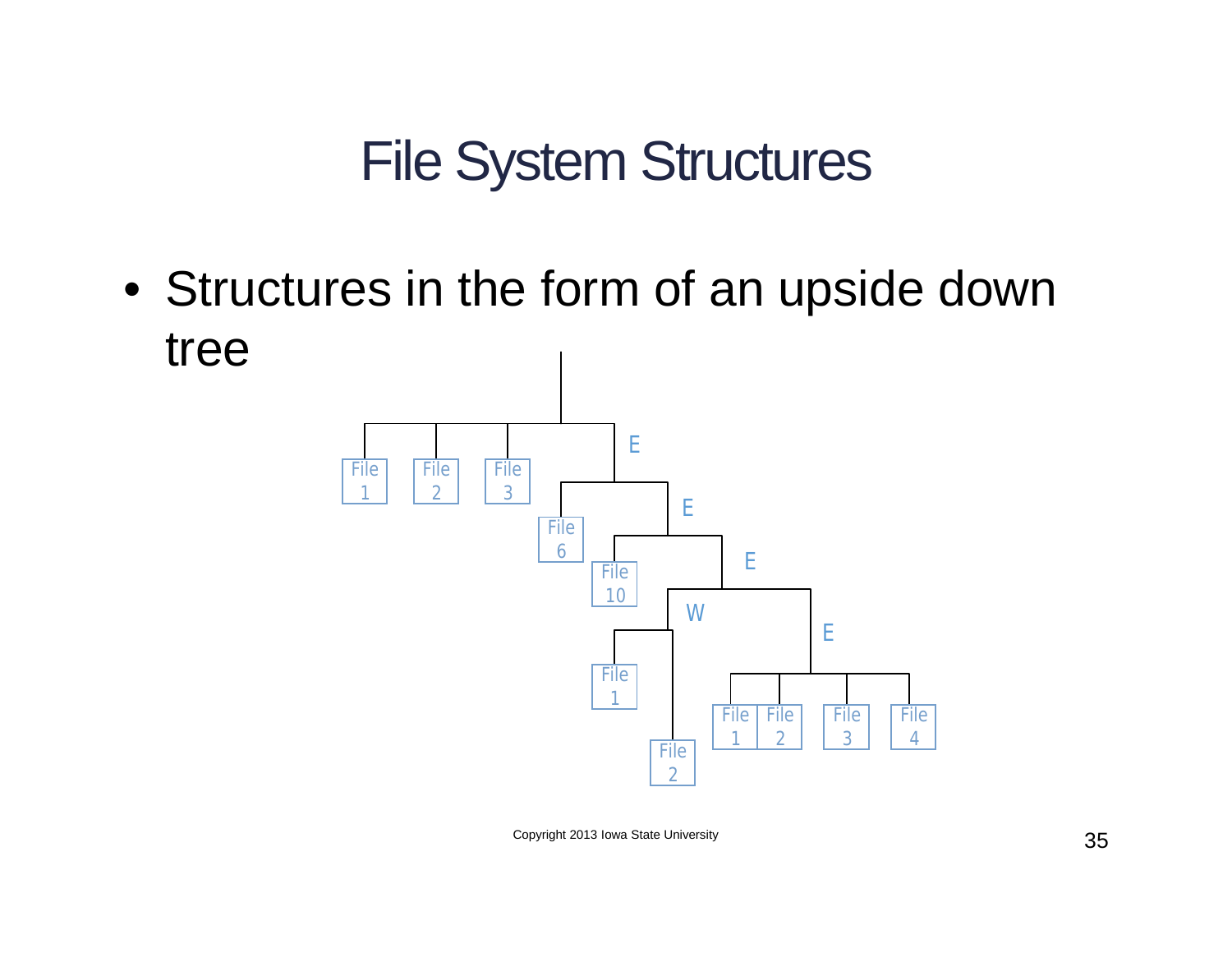## File System Structure

- Every file or directory must have a unique absolute name
- Each file in a directory must have a unique name
	- Between directories multiple files can have same name
- Directories are special files
	- Contain listing of files and subdirectories located in directory, physical locations within file system and permissions to files and subdirectories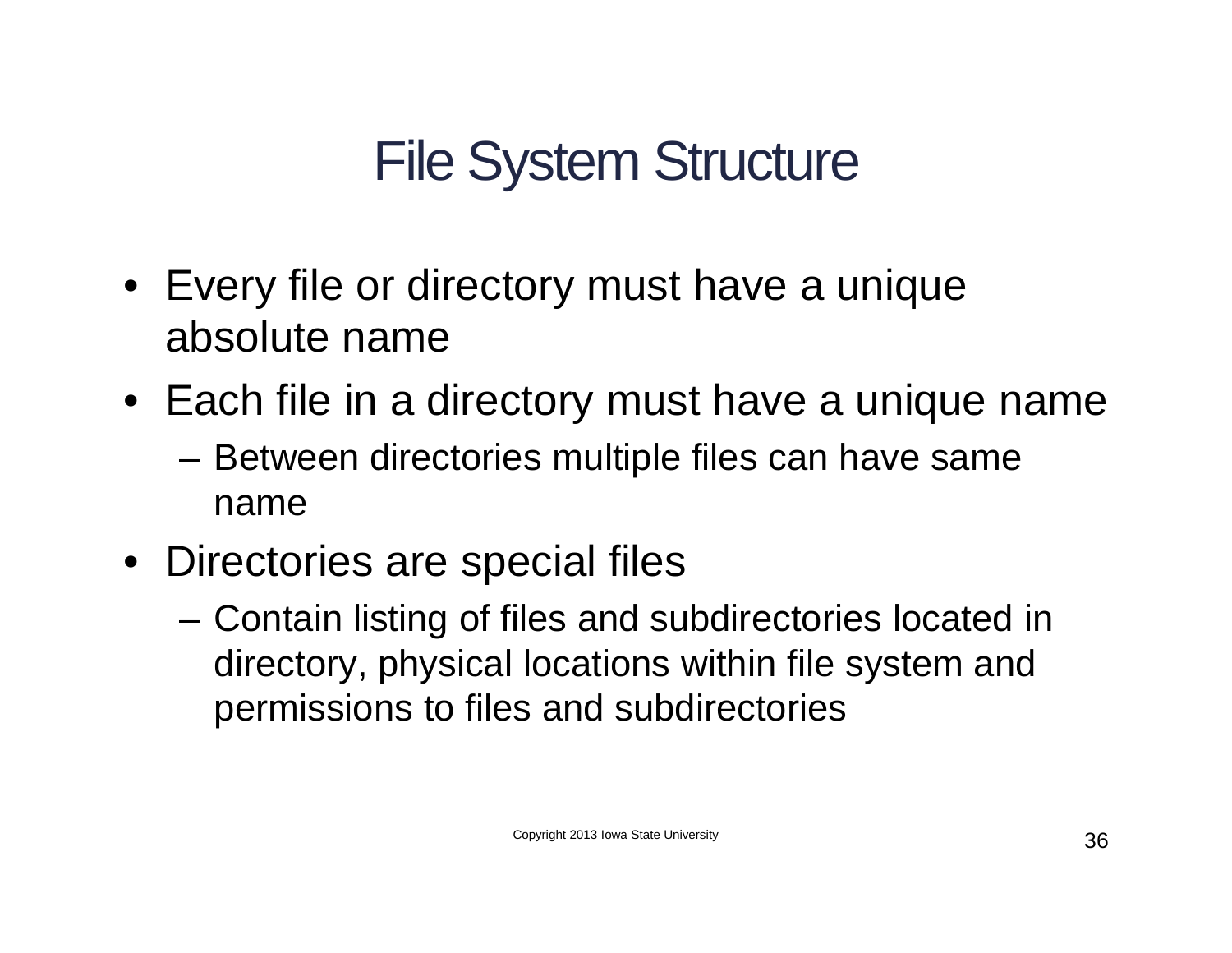## Logical Windows File System

- Media is organized into logical containers
- These containers are called partitions
	- Each unique storage device has at least 1 partition
	- Partitions have been structured with a file system
	- Windows treats each partition as a unique file system
		- Partitions can be on local disk
		- CD Rom/DVD
		- Network file share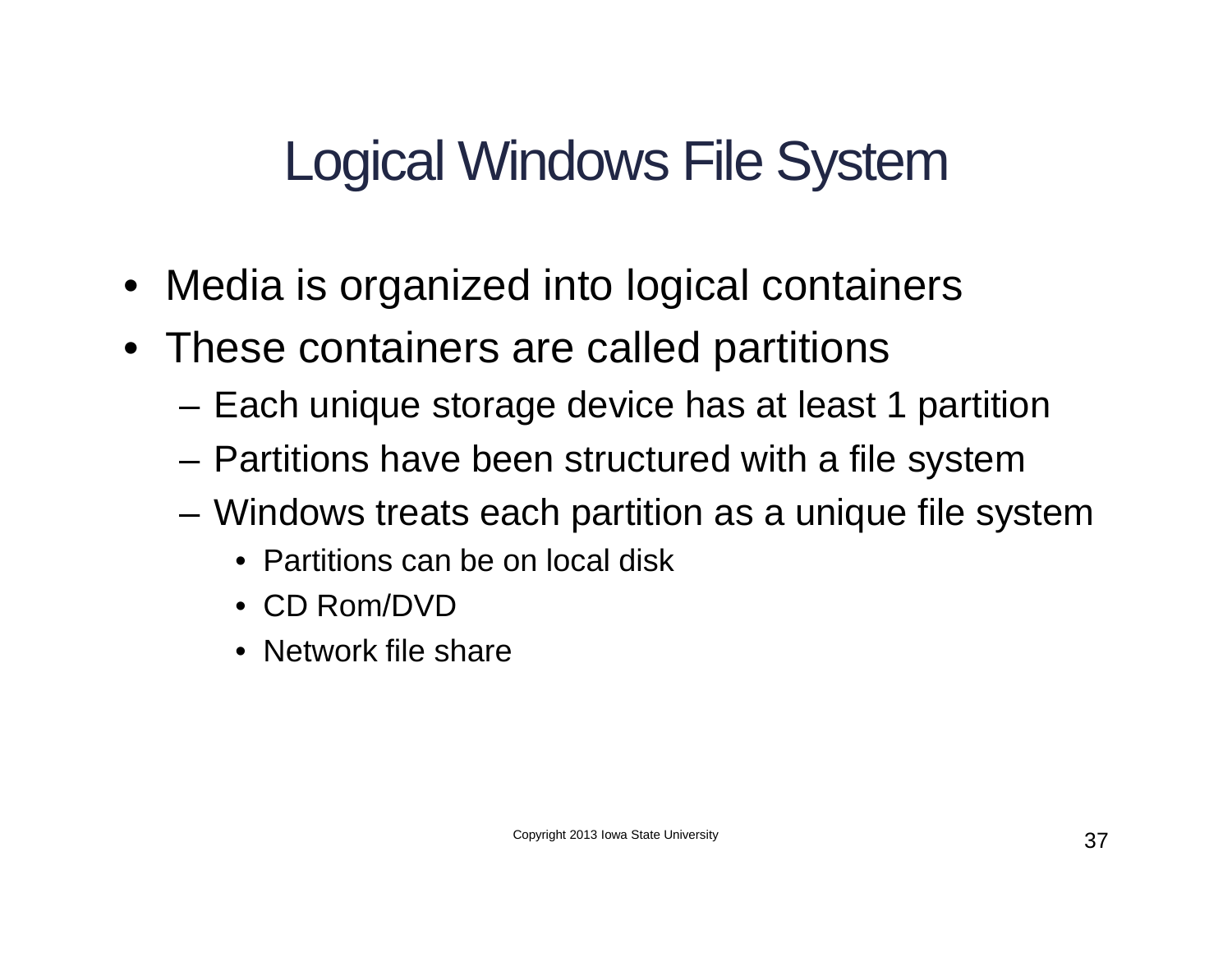#### Logical Windows File System



Copyright 2013 Iowa State University **38**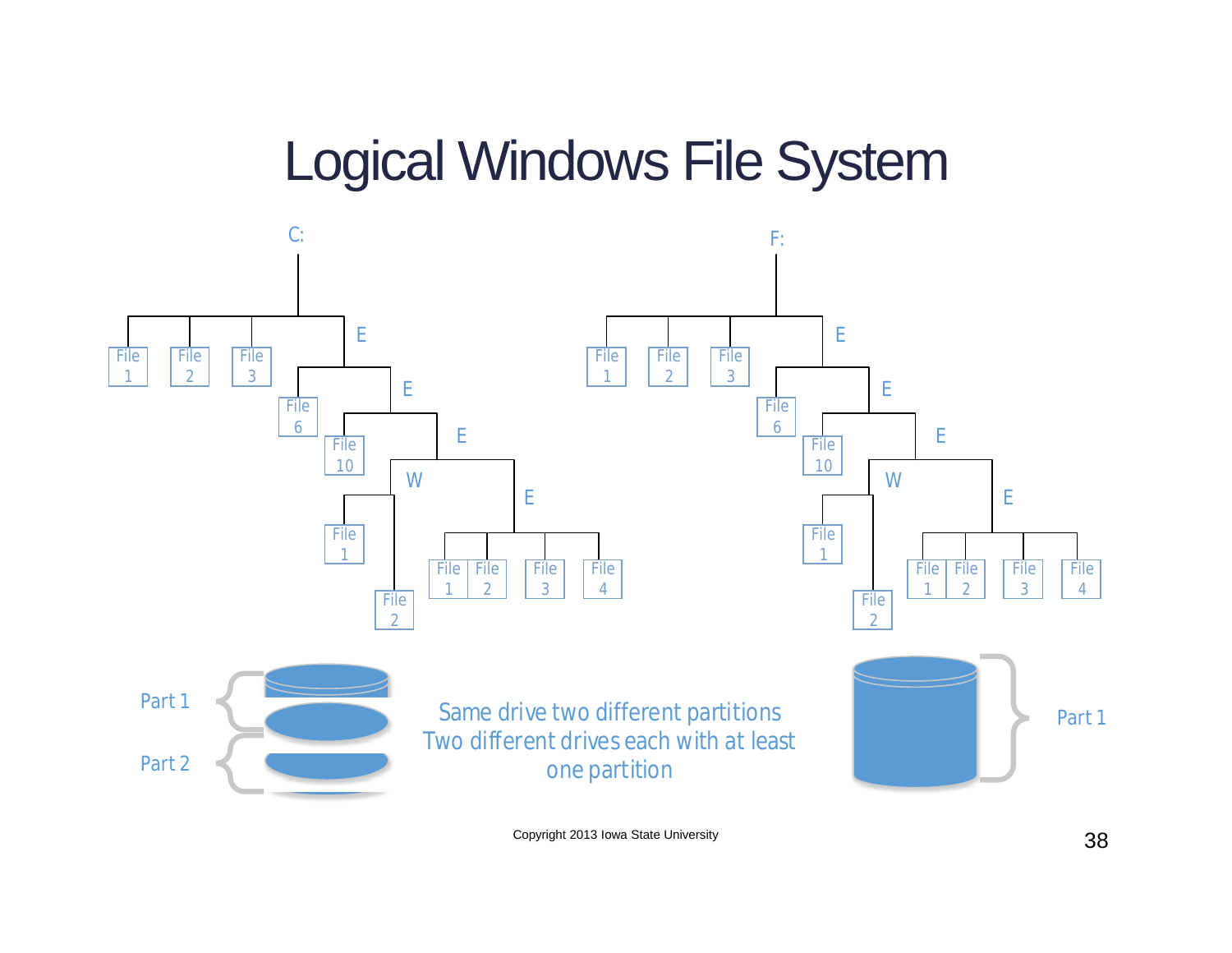## Logical Unix File System

- Like Windows, all media has at least one partition organized with a file system
- Each independent partition has a root directory  $\binom{1}{2}$
- To access a partition it must be "mounted"
- Mounting grafts an independent partition into the active file system.
	- There is only one root directory on active system
	- Mount points are directories defined in the active file system mounted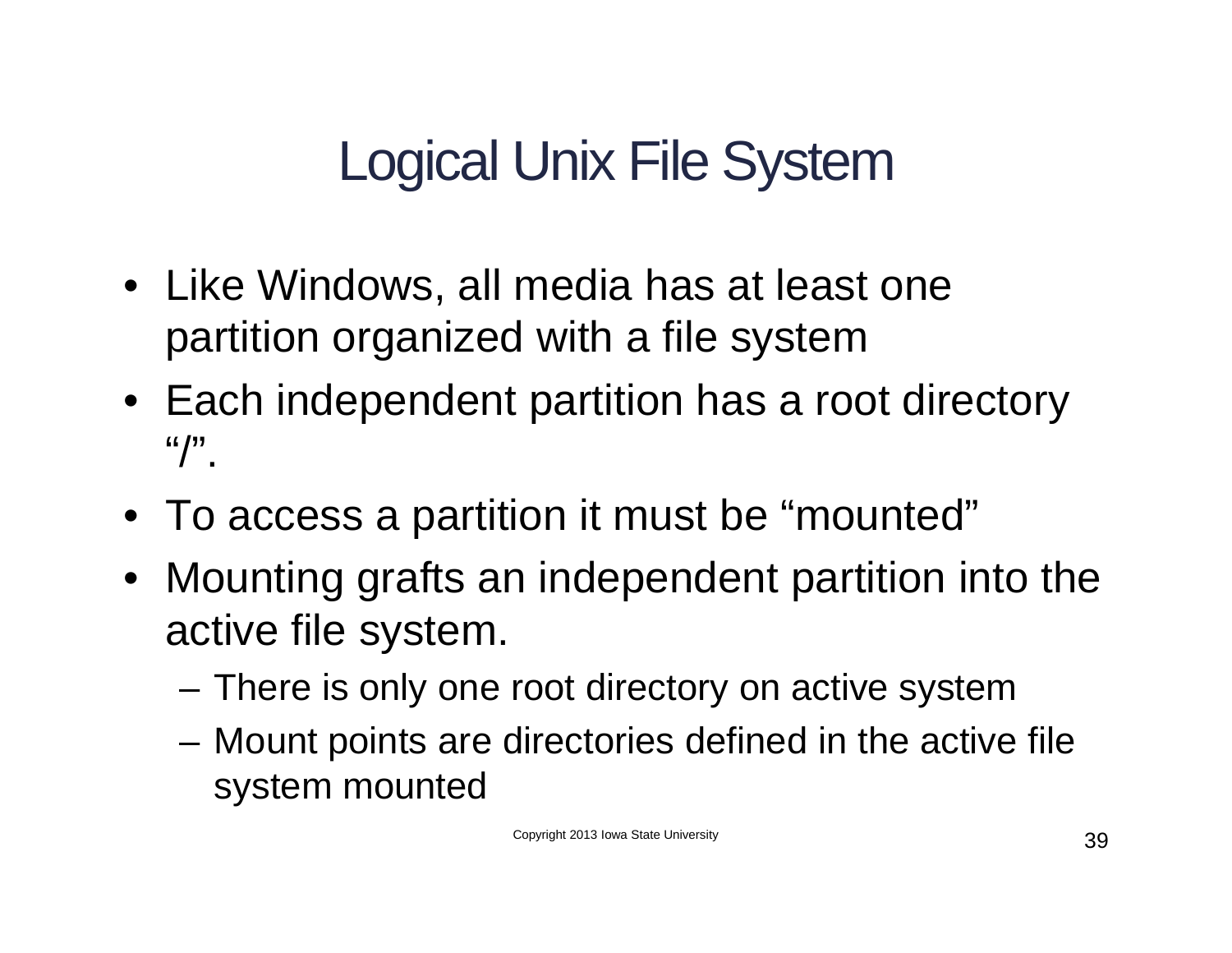#### Logical Unix File System



Copyright 2013 Iowa State University **40**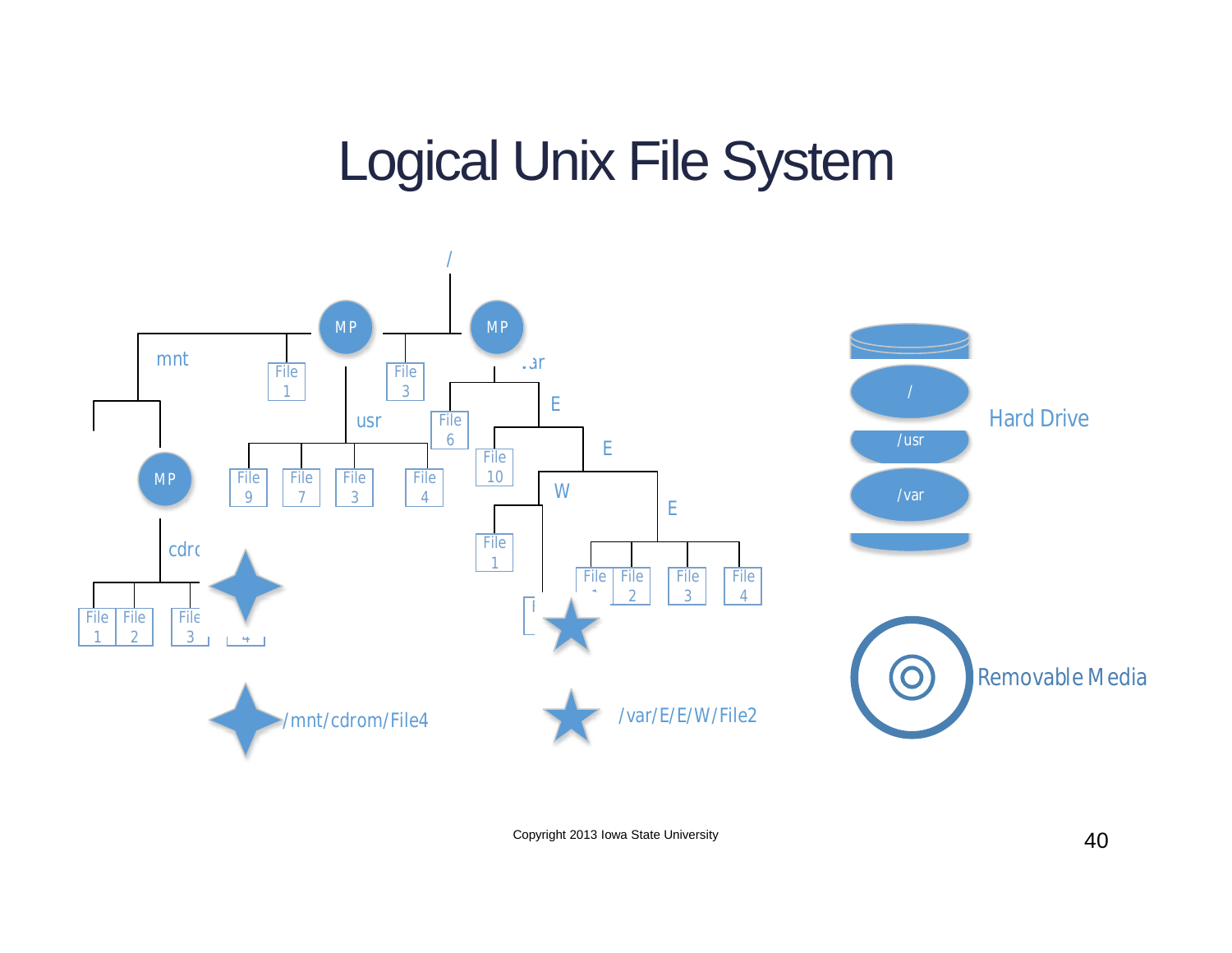#### Common File System Activities

- Mount file systems
- Format partitions
- Verify file system's integrity
- Read
- Search for files or locate content
- Modify content or file names
- Delete
- Create directories
- Create files
- Copy files and directories
- Bundle files and directories
- Deposit multiple files and directories
- Manage space
- Manage permissions
- Backup & restore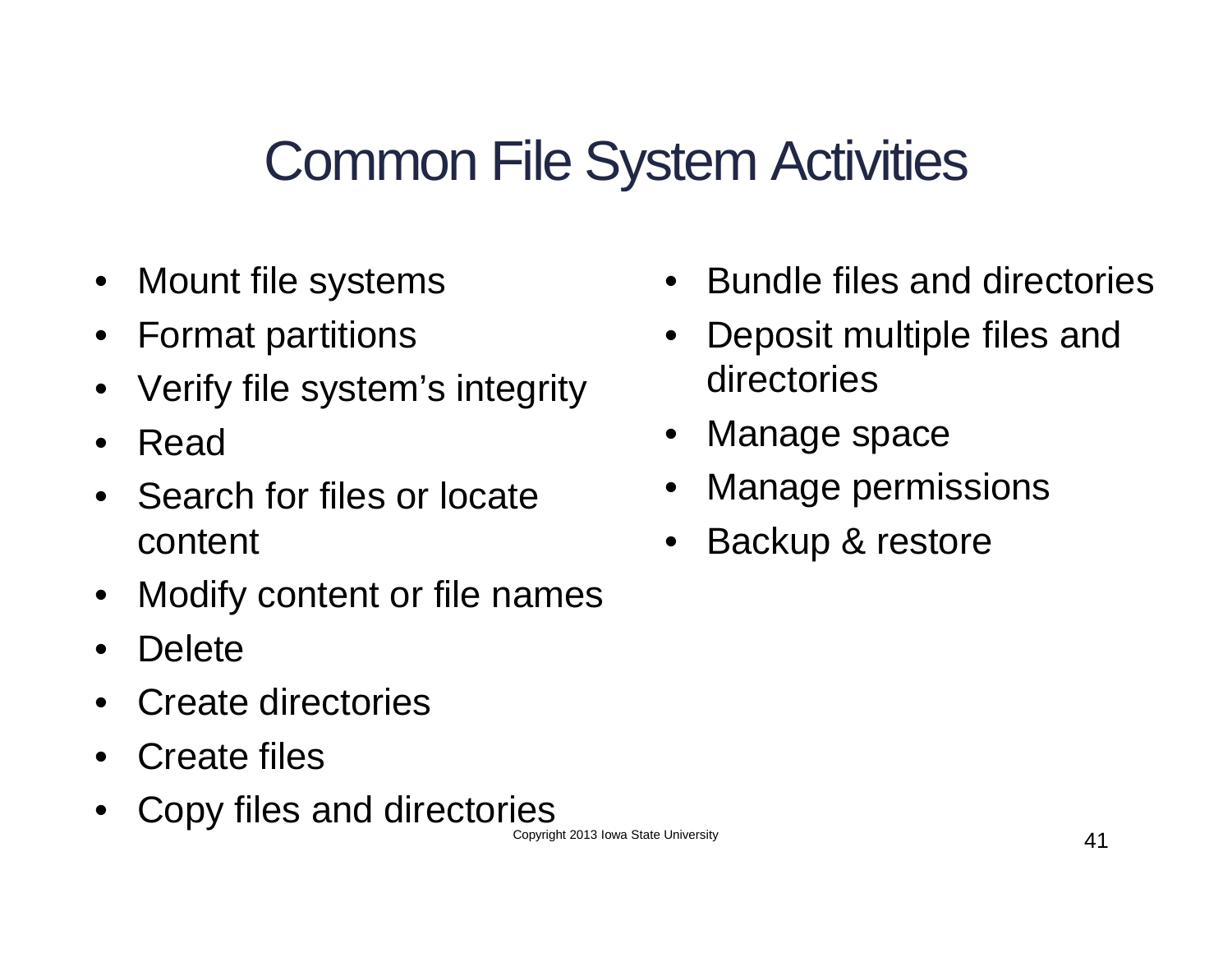# **Monitoring**

- Awareness of status of:
	- OS and system configuration
	- Resource consumption
		- Available capacity
	- Activities being performed
	- Security
		- Operational status of controls
		- Violations of controls
	- Operational errors or warnings
		- System level operations, patches, hardware issues
		- Applications operations
		- Task Automation

Copyright 2013 Iowa State University **42**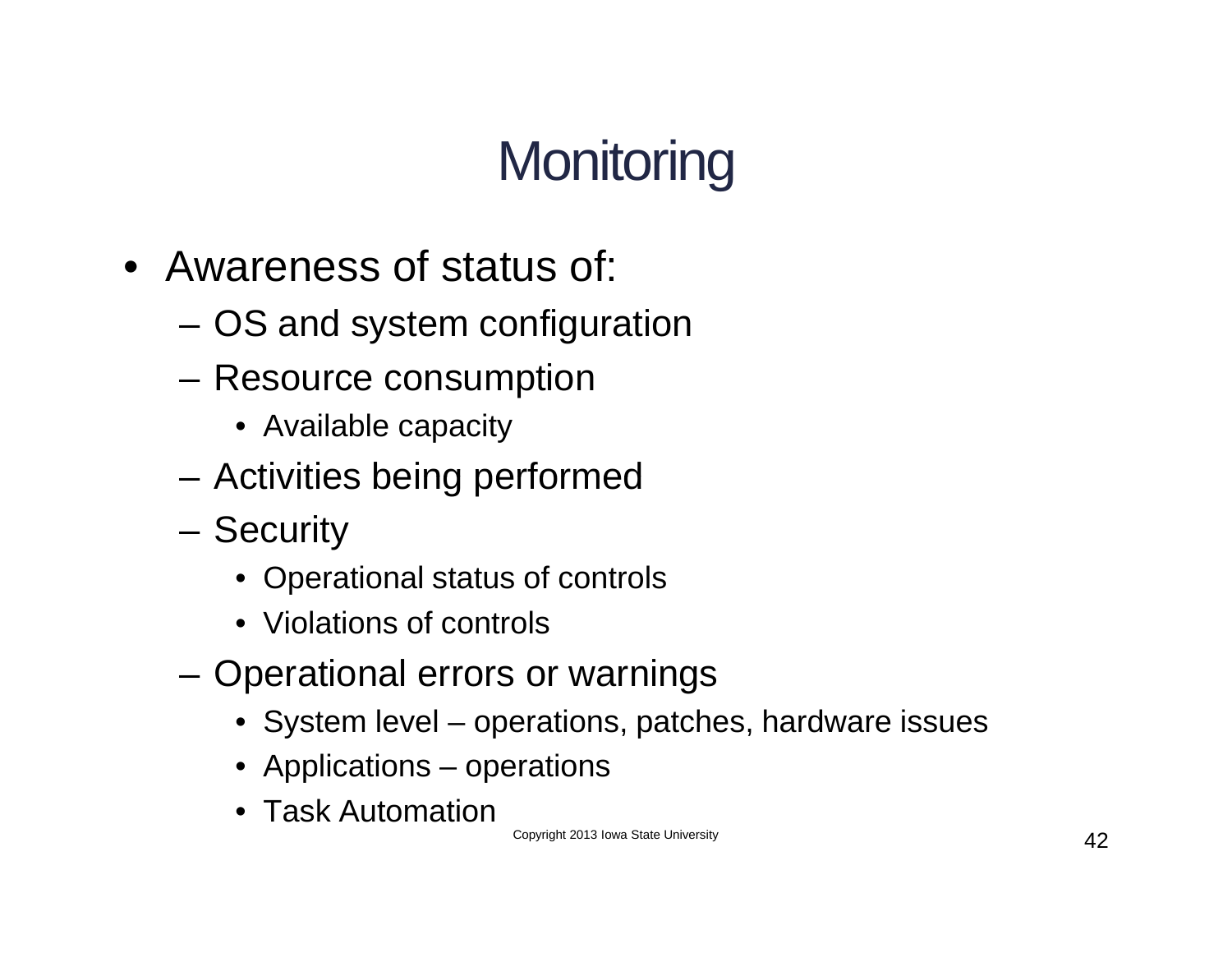OS and System Configuration

- Status tools available for:
	- OS recognition of hardware
	- OS Type
	- System name
	- File storage configuration
	- Network configuration
	- File system structure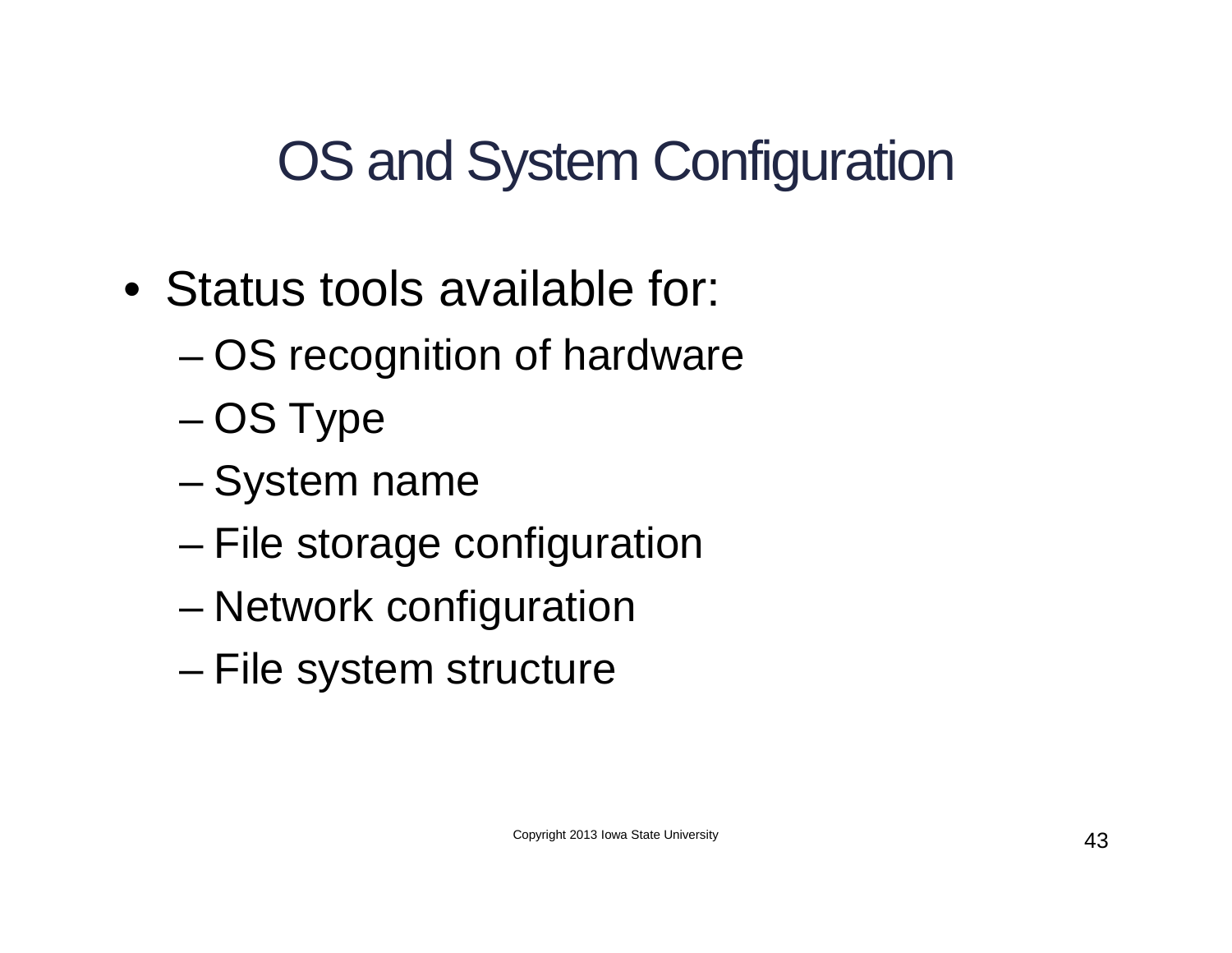#### Resource Consumption

- Computing status and statistics
- Networking status and statistics
- File system usage
- I/O Statistics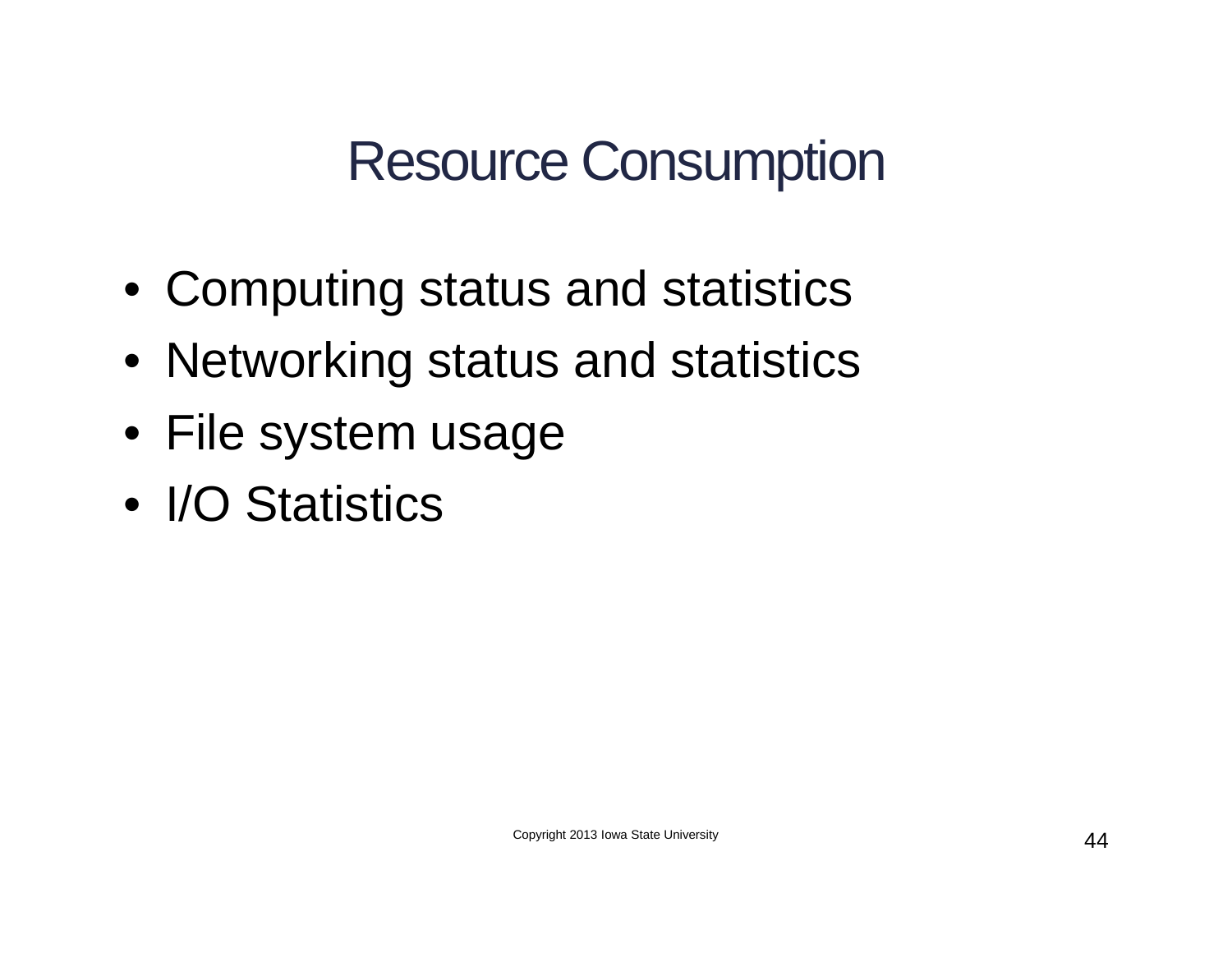## Activities Performed

- Current users logged in
- Process list
- Security controls
	- Logging authorized resource use provides a trail to follow
- Event log entries by applications or services may help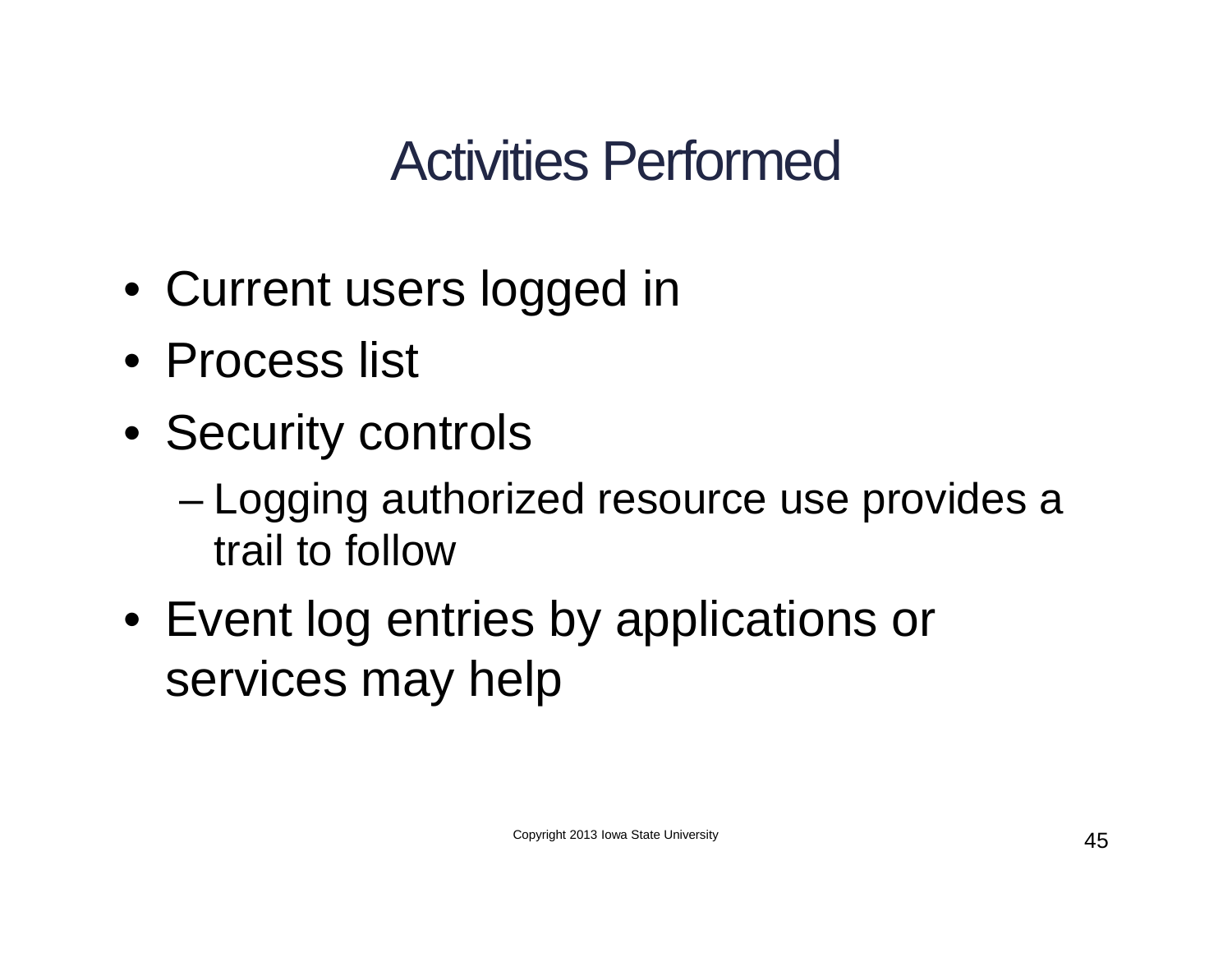# Operational Monitoring

- Operational events can indicate serious problems
- Patches may not install
- Excessive heat is bad
	- Systems might be in a room miles away
- Imminent disk failure may be reported
- Task automation should generate log events to know of failures and help troubleshooting
- Backup systems may fail to backup or restore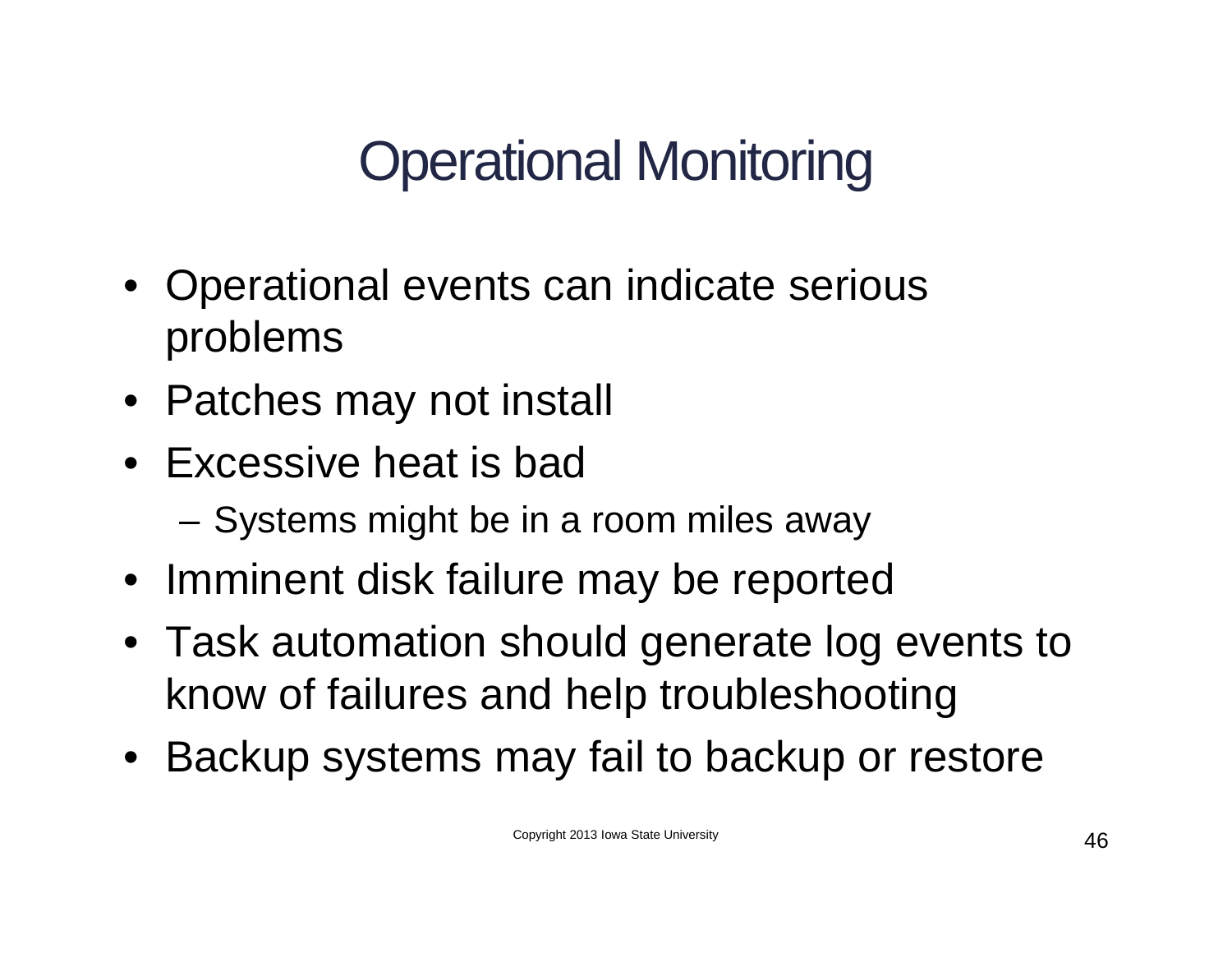# Security Monitoring

- Operational controls
	- Verify desired controls are operating
	- Verify desired controls are configured properly
	- Verify any needed signature updates have occurred (ex. Anti-virus)
	- Verify system integrity
		- Verify desired controls have not been replaced with unauthorized substitutes
		- Verify sensitive files have not been altered unexpectedly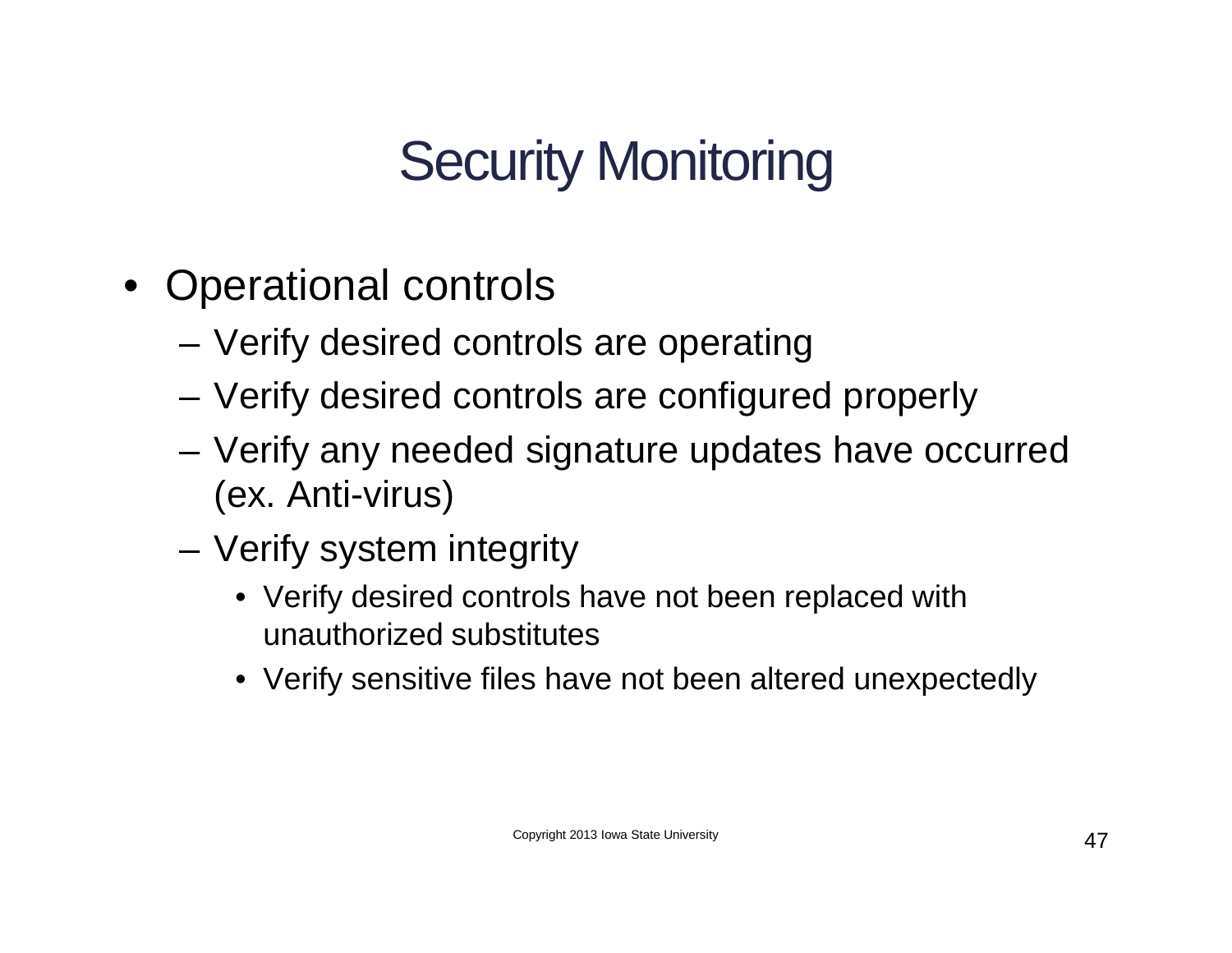# Security Monitoring

- Policy enforcement monitoring
	- Enable logging where needed
	- Logging authorized and denied activity may be necessary
	- Review logs that are generated
	- Follow-up on suspicious activity that is unexpected and unexplained
		- This can be challenging
			- Volume, tools, information quality and concepts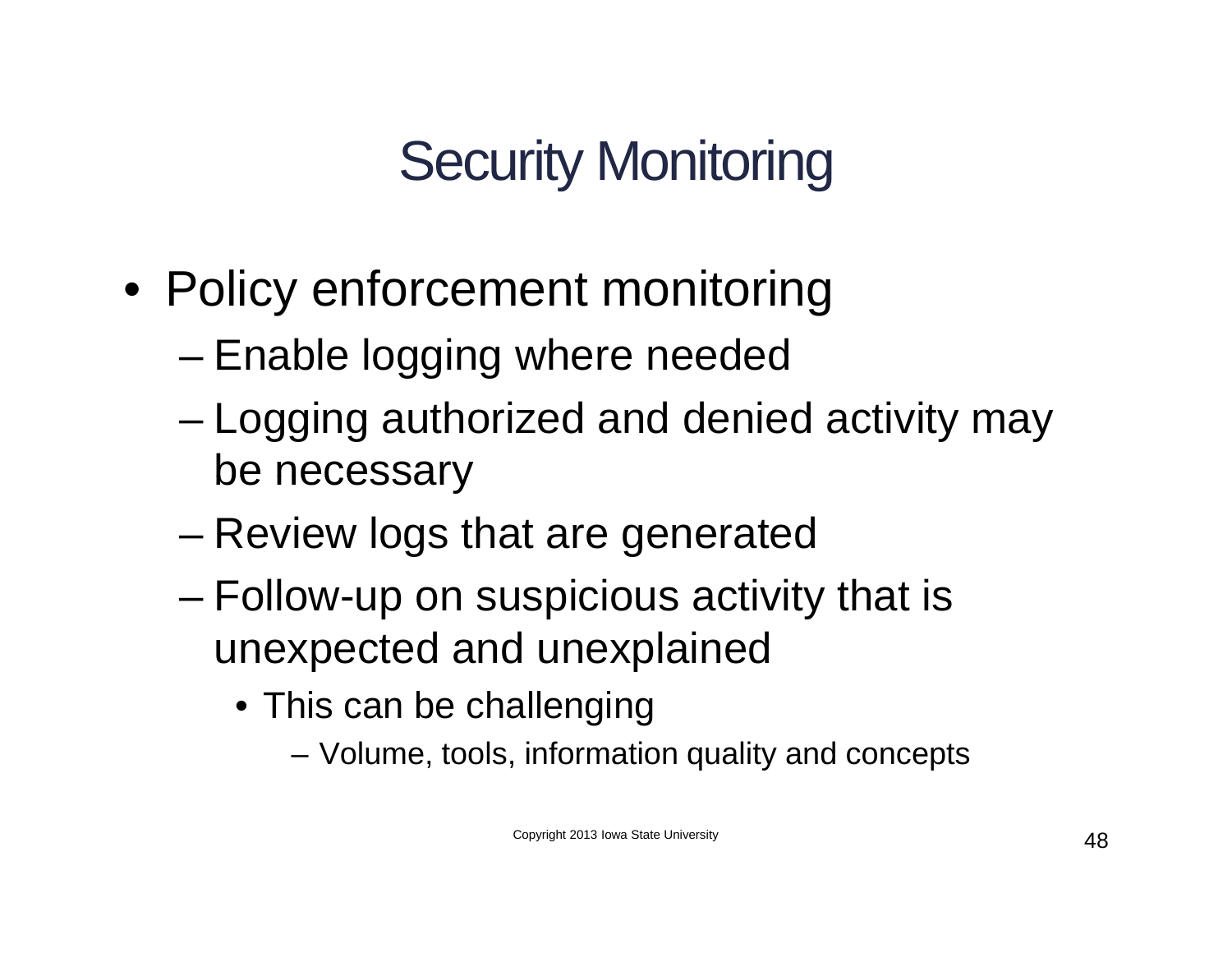# **Troubleshooting**

- Similar to a murder mystery – Who, what, when, how, why?
- Who is many times replaced by which
	- Which component is reporting a problem?
	- What appears to be the symptoms?
	- When did this problem appear to start?
	- How could this problem have occurred?
	- Why did this problem occur?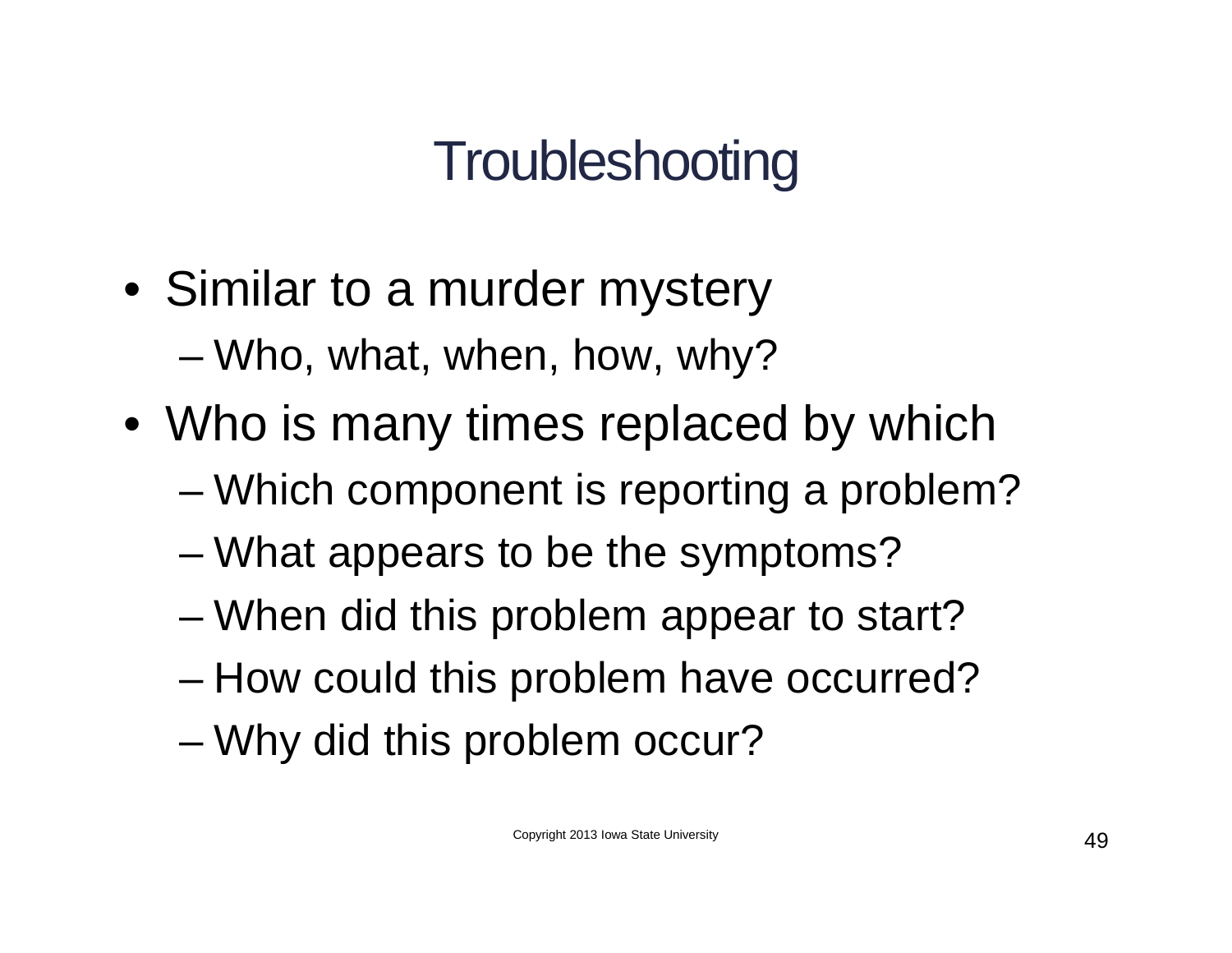#### Post Troubleshooting

- How can we avoid this problem?
- What could we be doing differently?
- Who else should know, so it does not happen elsewhere?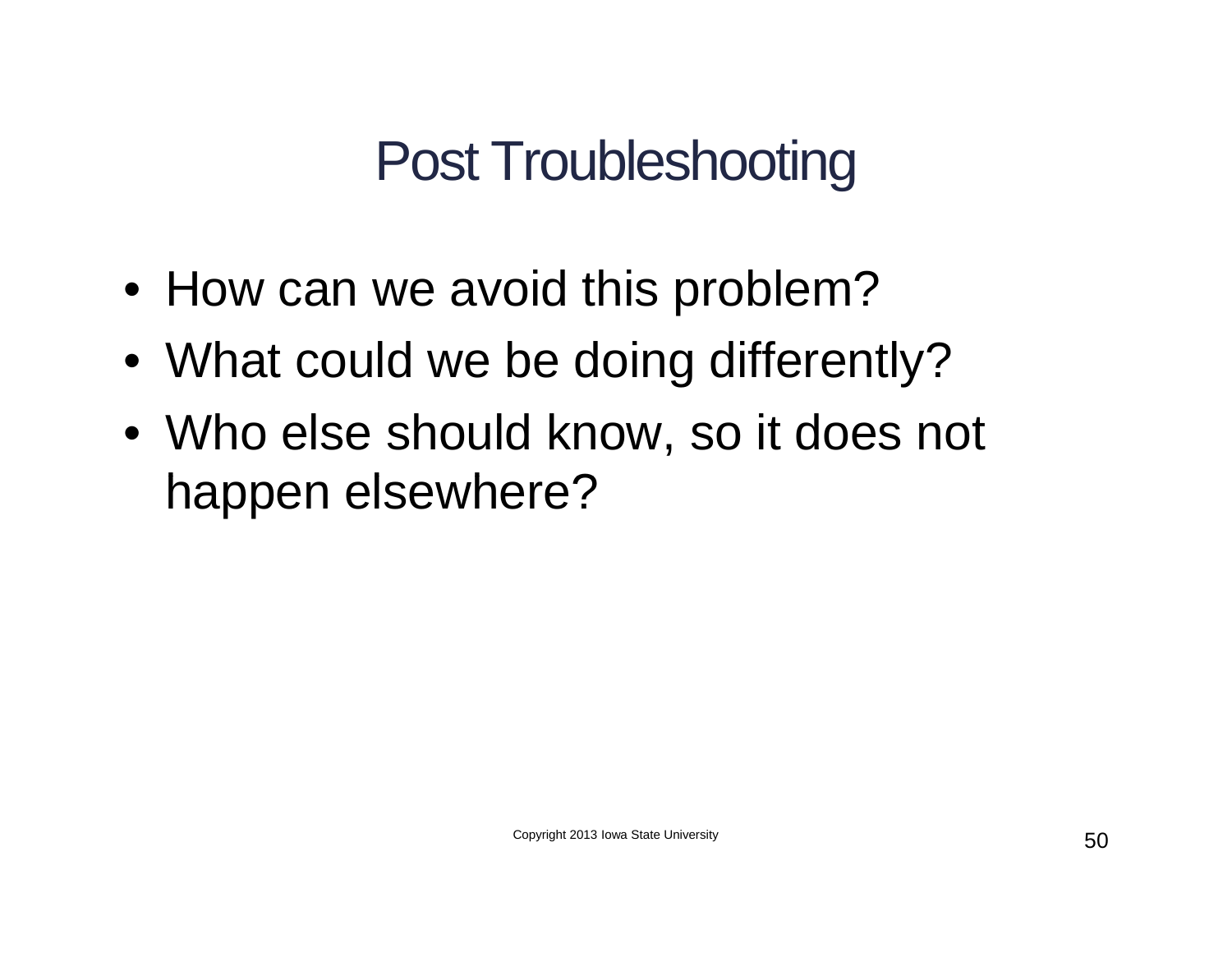## Troubleshooting Tips

- Ask yourself, "Was whatever that is 'broken' ever 'work' correctly?"
	- No, issue might be with design, implementation, installation or configuration
	- Yes, ask yourself "What changed?" or "Could an unexpected event have caused this?"
- Determining the possible causes helps to narrow focus and ask good questions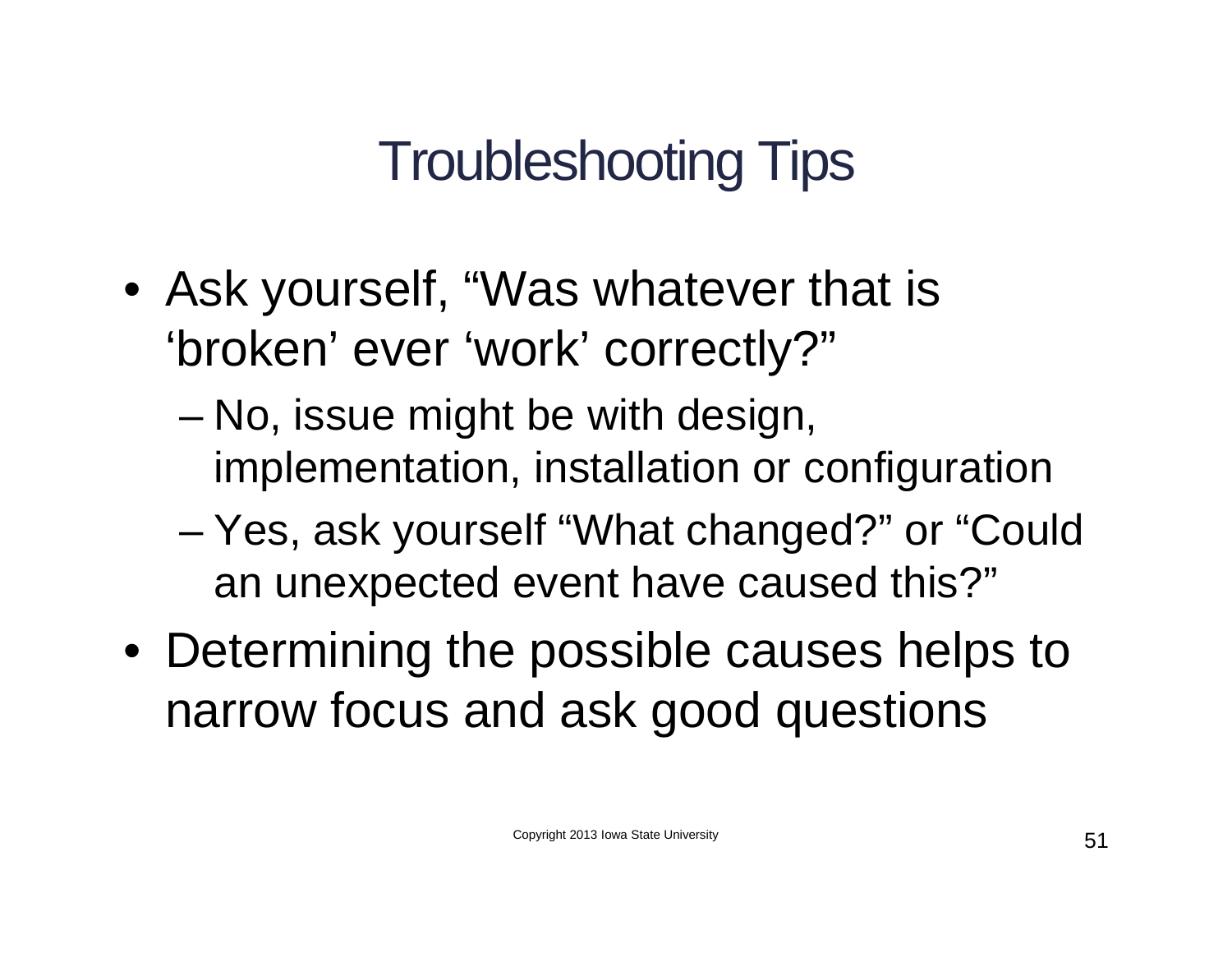## Troubleshooting Tips

- Understanding how things work is key to building a good set of possible causes
- Eliminating possible causes:
	- Pick a possible cause and try to rule it out
	- Start with ruling out the simple
		- Ex. Computer is unplugged, wrong network port
	- Ruling out a cause relies on aligning a cause to the symptoms
		- This too requires an understanding of how things work
		- Symptoms need to be accurate and ideally complete
			- You may be relying on others to report the symptoms
			- Others may not know what behavior to communicate or how
				- » Good human sources are those who have an understanding
		- Poor alignment justifies the cause to be ruled out
			- $-$  Single cause is most likely, but multiple causes are possible (rule out simple 1<sup>st</sup>)
				- » Multiple causes may explain the symptoms better than one

Copyright 2013 Iowa State University **52**